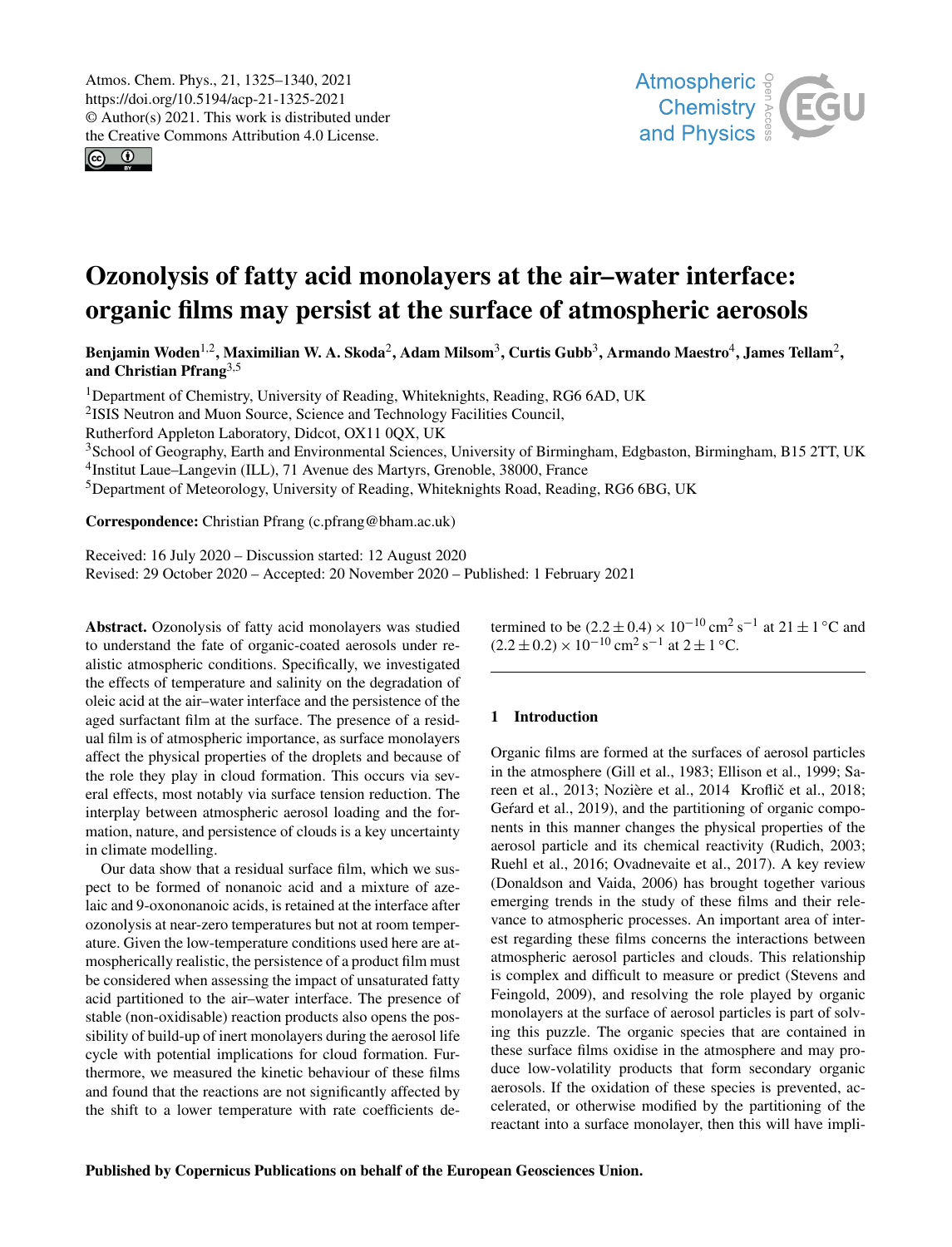cations for the contribution of that reactant to aerosol loading. More importantly, the presence of a surface monolayer changes the physical and chemical properties of the aerosol particle itself.

The present study focuses on monolayers at the air–water interface as would be seen on aqueous aerosol droplets, but the concept is broadly transferrable to any aerosol particle with an organic film coating. These monolayers are relevant, as they decrease the surface tension of water (Donaldson and Vaida, 2006; Ambaum, 2010); the surface tension of aqueous droplets plays a key role in the growth and formation of clouds (Ambaum, 2010; Ovadnevaite et al., 2017). Furthermore, the monolayer can act as a barrier to water uptake, retard droplet evaporation, and inhibit the transfer of atmospheric species between the air and water phases (Rideal, 1924; La Mer, 1962; La Mer et al., 1964; Gaines, 1966; Garrett, 1971; Ray et al., 1991; Benjamin, 1996; Barnes, 1997; Li et al., 2019). It can also act as a 2D solvent for normally water-insoluble species that could not partition to a water aerosol or modify the solvation behaviour of soluble species (Tomoaia-Cotisel and Cadenhead, 1991; Cohen Stuart et al., 1996; Mmereki and Donaldson, 2002; Mmereki et al., 2003; Gilman et al., 2004). Organic monolayers can also act as efficient ice-nucleating particles (see Knopf et al., 2018; Knopf and Forrester, 2011; Zobrist et al., 2007; Cantrell and Robinson, 2006).

This catalogue of effects upon the aerosol particle caused by the presence of an organic monolayer coating shows the importance of establishing the lifetime and ageing of these monolayers in the atmosphere, and this has been the focus of previous research (e.g. Thornton and Abbatt, 2005; Hung et al., 2005; Knopf et al., 2005; McNeill et al., 2006; Voss et al., 2007; Knopf et al., 2007; Cosman et al., 2008; Gross et al., 2009; King et al., 2009; Pfrang et al., 2014; Sebastiani et al., 2018).

Oleic acid has been a monolayer component of particular interest, as it is a major contributor to both anthropogenic organic emissions – it is mostly produced by meat cooking (Shrivastava et al., 2007) and is the dominant component of such emissions (Allan et al., 2010) – and biogenic marine aerosols (Tervahattu et al., 2002; Fu et al., 2013). Its ubiquity in such aerosols has allowed it to serve as a benchmark molecule for more complex mixtures of organic surfactant produced by such anthropogenic activity (Zahardis and Petrucci, 2007). While there are numerous studies of pure oleic acid or high-oleic-acid-content droplets and their oxidation reactions (e.g. King et al., 2004; Voss et al., 2007; Last et al., 2009; Pfrang et al., 2011, 2017a), work on the oxidation of an oleic acid monolayer at the air–water interface in particular has been comparatively scarce (King et al., 2009; Skoda et al., 2017; Sebastiani et al., 2018).

Ozone  $(O_3)$  and nitrate radicals  $(NO_3^{\bullet})$  are important nighttime oxidants (e.g. Hung et al., 2005; Gross et al., 2009; Sebastiani et al., 2018; Woden et al., 2018), while  $O_3$  and hydroxyl radicals ('OH) are the key daytime oxidants (see Chen

et al., 2020, for a recent study of heterogenous OH reactions on organic aerosols). Of these three primary atmospheric oxidants  $O_3$  is the only one present during the day and night, and the present study is focused on ozonolysis, i.e. oxidation by  $O_3$ .

The initial reaction of  $O_3$  with oleic acid is chemically well understood and is laid out in Scheme 1 (compare King et al., 2009; see also Gallimore et al., 2017). It proceeds via an attack on the carbon–carbon double bond at the centre of the molecule. The two reaction pathways resulting from the two possible collapses of the molozonide lead to a total of four initial reaction products. These products are nonanoic acid, nonanal, 9-oxononanoic acid, and azelaic acid (Zahardis and Petrucci, 2007). One detailed kinetic study on bulk-like oleic acid (Thornberry and Abbatt, 2004) identifies nonanal as major product with a yield of  $0.50$  ( $\pm 0.10$ ) for the oleic acid ozonolysis using a coated-wall tube (0.6 mm thick oleic acid layer). The authors found only a small temperature dependence of the uptake coefficients down to 263 K. The fate of these products after the ozonolysis of an oleic acid monolayer however is the subject of debate (Voss et al., 2007; King et al., 2009).

The presence of a product partitioned to the (air–water) interface after reaction is the most important question for atmospheric impact, as a monolayer remaining after ozonolysis may perpetuate the modifications to the properties of an aerosol droplet due to the persistence of the organic character at the air–water interface even after ozonolysis (Ellison et al., 1999; Donaldson and Vaida, 2006).

The aim of this study is to extend the understanding of oleic acid monolayer ozonolysis under atmospherically relevant conditions by investigating the impact of low temperatures and saline subphases. King et al. (2009) investigated a variety of saline subphases but did not study differences in ozonolysis behaviour between the monolayers spread upon them at room temperature, and to our knowledge no studies have yet investigated the effects of low temperatures  $(< 10°)$ , which are common in the lower troposphere (Grotjahn, 2015), where these reactions occur. To this end, we investigated the behaviour at ca. 0°, i.e. near the ice melting temperature (referred to as near-zero temperatures in this paper), but it should be noted that aqueous NaCl solutions will experience a slight ice melting point depression (see phase diagram and previous studies, in particular Koop et al., 2000a, b) and that water droplets in the atmosphere will freeze at significantly lower temperatures. Near-zero temperatures are more frequently encountered in the atmosphere than room-temperature conditions used in other studies, especially in temperate and polar regions as well as in the free troposphere, possibly with the exception of the boundary layer in the tropics. Our neutron reflectometry (NR) study also incorporates simultaneous characterisation by infrared reflection absorption spectroscopy (IRRAS) as a secondary analysis technique, using a bespoke reaction/analysis chamber recently developed for this purpose (Skoda et al., 2017).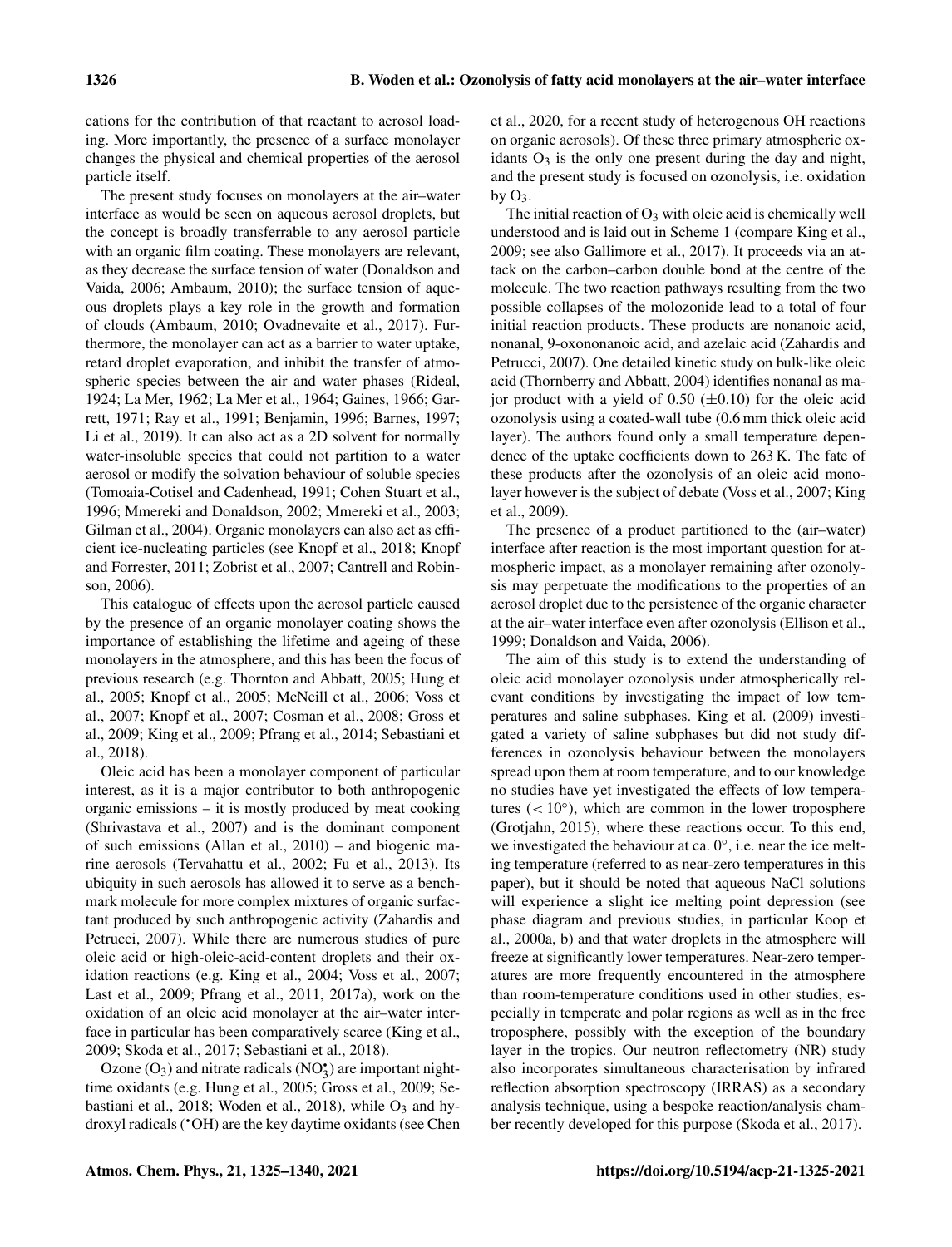

Scheme 1. Oleic acid ozonolysis reaction scheme. We used both fully and half-deuterated oleic acid samples, granting us the ability to create different contrasts for analysis by neutron reflectometry. In the fully deuterated  $(d_{34})$  variant of oleic acid, both the head portion (purple) and tail portion (teal) of the molecule are deuterated. In the partially deuterated  $(d_{18})$  variant of oleic acid, only the tail portion (teal) is deuterated. The colouring of the products and intermediates indicates the fate of the two portions of the oleic acid molecule and demonstrates that, when  $d_{18}$ -oleic acid is oxidised, two products (nonanal and nonanoic acid) are deuterated and two (azelaic acid and 9-oxononanoic acid) are not.

#### 2 Methodology

This research was performed on the specular neutron reflectometry instruments INTER at the ISIS Neutron and Muon Source and FIGARO at Institut Laue–Langevin (ILL) and builds on previous work by this research group on the oxidation of floating monolayers at the air–water interface performed at these facilities (Pfrang et al., 2014; Sebastiani et al., 2015; Skoda et al., 2017; Sebastiani et al., 2018; Woden et al., 2018).

## 2.1 Neutron reflectometry

A review paper (Lu et al., 2000) details how neutron reflectometry can be used to determine the surface concentration of organic films present as a monolayer at the air–water interface. In short, neutron reflectivity depends on the differences between concentrations of atoms with a characteristic neutron scattering length in adjacent thin layers of material. Simplifications of the equations describing this system are possible when studying just one layer (the organic monolayer) at the interface between air – which essentially has a scattering length density (SLD) of zero – and a "nullreflecting" or "air-contrast-matched" subphase (a subphase prepared to have a neutron SLD of zero, matching that of air). The null-reflecting matched water was prepared as a solution of D<sub>2</sub>O (99.9 % atom D; Sigma-Aldrich) 8.8 %  $v/v$  in  $18.2 \text{ M}\Omega$  H<sub>2</sub>O. Null-reflecting sodium chloride solution subphase was prepared with 35 g NaCl  $(< 99\%$ ; Sigma-Aldrich) in 900 mL  $H_2O$  and 58 mL D<sub>2</sub>O. This preparation compensates for the scattering length of the salt ions with a slightly different  $H_2O/D_2O$  ratio.

Details of the experimental setup and procedure can be found in Skoda et al. (2017). In short, a purpose-built aluminium gas flow cell with a volume of approximately 1.5 L was used, which accommodated a PTFE liquid trough with inner dimensions of 238 mm  $\times$  70 mm. The sample stage was equipped with passive and active anti-vibration control. The reaction chamber was mounted on the sample stage and interfaced with the gas setup. The PTFE trough was filled with 90 mL of null-reflecting water. Monolayers were spread using 20–40 µL of the spreading solutions in chloroform, leaving a monolayer of the dissolved species after evaporation of the solvent. A dry oxygen flow of 1.2 L min−<sup>1</sup> was continuously present, providing a low  $(< 10\%)$  relative humidity (RH) and avoiding any build-up of gas-phase products that would not be consistent with atmospheric conditions.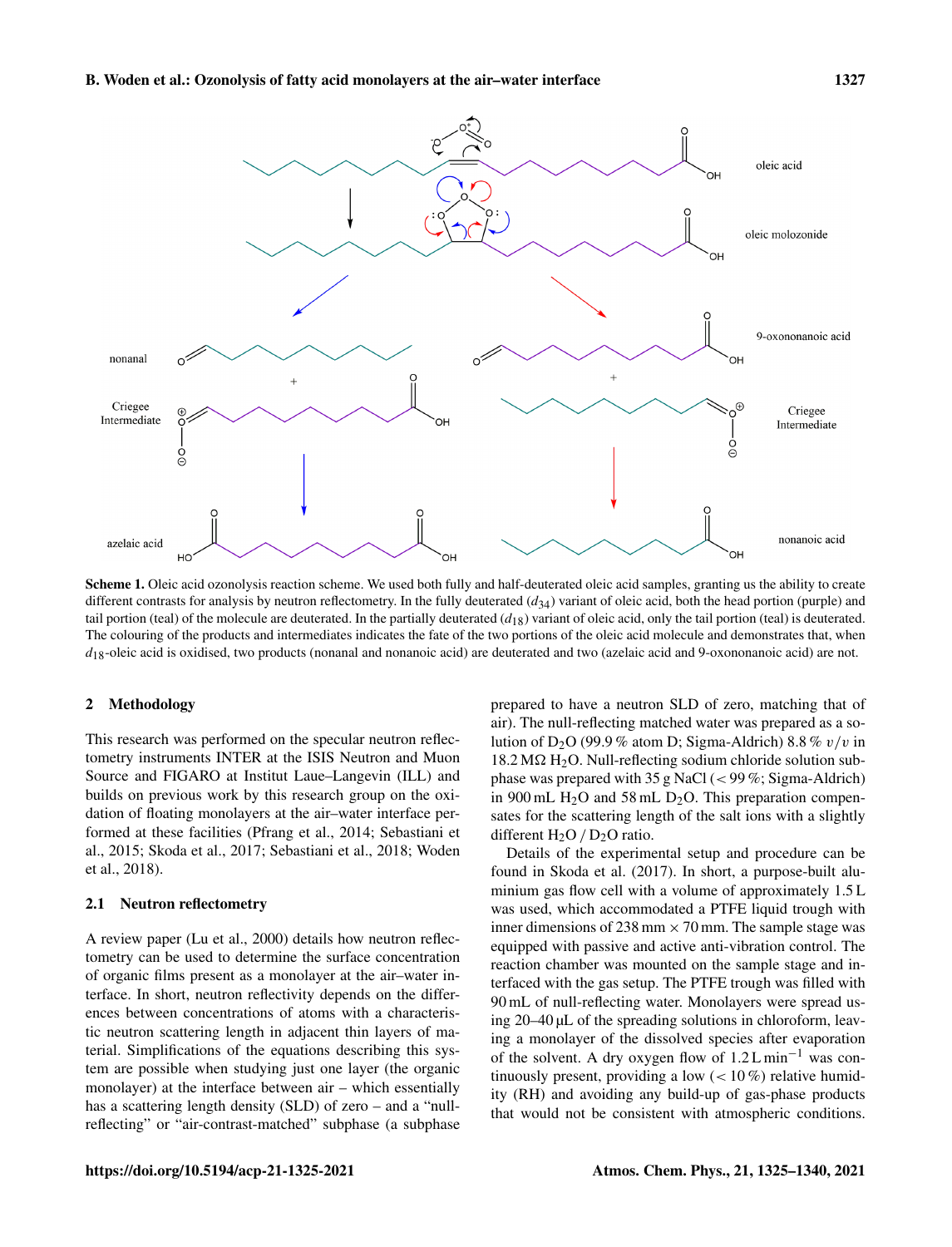Thanks to the low RH, we did not observe any condensation within the reaction chamber or windows throughout the experiments. Data were recorded for a few minutes before  $O_3$ was admitted into the chamber.  $O_3$  was then generated continuously by exposing the  $O_2$  flow to UV light. The height of the air–liquid interface was aligned with respect to the neutron beam using a Keyence laser displacement sensor (model no. LK-G402), which was coupled into the sample chamber via a quartz window to allow automated height adjustment during the measurements. Height adjustments over a 2 h experiment were always less than 0.15 mm for a water height of ca. 5 mm in the trough. The reflectivity (fraction of incident neutrons reflected;  $R$ ) varies as a function of the energy and reflection angle of the incident neutrons (expressed as momentum transfer, Q) and the SLD ( $\rho$ ) and thickness ( $\tau$ ) of the monolayer as expressed in Eq. (1) (based on Lu et al., 2000).

$$
\frac{Q^4 R}{16\pi^2} \cong 4\rho^2 \sin^2 \frac{Q\tau}{2}
$$
 (1)

The SLD and layer thickness characteristic of the system can then be inferred from the relationship between reflectivity and momentum transfer as measured by the instrument. The two parameters are fitted over the whole  $Q$  range as a combined  $\rho \tau$  value, which corresponds to a surface concentration of scattering length, from which the surface concentration of oleic acid can be determined as the scattering length of oleic acid is known ( $b = 315$  fm). Reflectivity curves of R vs. Q are collected at 20 s intervals throughout the reaction and fitted using MOTOFIT (Nelson, 2006) to give  $\rho\tau$  values for each time slice. These fitted  $\rho \tau$  values can be converted into surface concentration  $(\Gamma)$  values for oleic acid (Eq. 2, based on Lu et al., 2000).

$$
\Gamma = \frac{\tau \rho}{b} \tag{2}
$$

In order for the layer to stand out sufficiently from the other phases, a deuterated form,  $d_{34}$ -oleic acid, was used. Spreading onto an aqueous subphase will cause the acidic deuterium to be exchanged with the subphase, so we use the scattering length of oleic acid with 33 deuterium atoms (315 fm) to calculate the surface concentration from  $\rho \tau$  values. For product identification studies, we used custom-synthesised halfdeuterated  $d_{18}$ -oleic acid.

# 2.2 Reaction chamber for simultaneous infrared reflection absorption spectroscopy (IRRAS)

The reactions were carried out in a bespoke chamber developed by this research group. The chamber is designed to provide a controlled and confined environment in which the monolayer can be oxidised by a gas-phase oxidant while under analysis by both neutron reflectometry and IRRAS. The integration of IRRAS analysis in situ during the neutron reflectometry experiment is non-trivial, and the entire analysis and reaction setup is described in detail in a method paper (Skoda et al., 2017). For this study it had been further developed to allow for cooling of the subphase in order to access relevant atmospheric temperature conditions. IRRAS integration is primarily intended to facilitate the study of mixed monolayers, in which one component can be deuterated (for neutron reflectometry) and the other left non-deuterated (and thus easily measurable by IRRAS). This work focuses on a film composed solely of oleic acid, so the IRRAS analysis served as an additional semi-quantitative method to follow the oleic acid component rather than as a method to follow non-deuterated film components (Skoda et al., 2017). During experiments using  $d_{18}$ -oleic acid, IRRAS data were sensitive to the deuterated and non-deuterated halves of the molecule (via the C–D and C–H absorption bands, respectively). The IRRAS equipment was only available at the INTER beamline, given the large and flexible sample environment available at that instrument.

Baseline-corrected integrations under C–D peaks (symmetric and asymmetric stretch) provide a series of peak area against time traces for each reaction, which reflect the presence or absence of C–D chains at the surface and traces their evolution throughout the reaction.

While IRRAS can measure deuterated components (the infrared absorbance bands are shifted to a lower wavenumber, distinguishing them from the absorbance bands associated with non-deuterated components), the sensitivity in this region is much lower, as these bands are weaker and more affected by the gas-phase atmosphere above the organic film. This meant that the IRRAS measurements could not distinguish the residues left at low temperatures from background noise. Figure S13 in the Supplement shows an example of IRRAS data from an ozonolysis experiment on INTER.

## 2.3 Materials

 $d_{34}$ -oleic acid was used (one batch custom synthesised by the ISIS Deuteration Facility and one batch purchased from Sigma-Aldrich at 98 % atom D; 99.9 %); the half-deuterated  $d_{18}$ -oleic acid was produced by the ISIS Deuteration Facility;  $O<sub>3</sub>$  was produced for the reaction using a commercial Pen-Ray ozoniser (UVP Ltd, Cambridge) to ozonise a stream of O<sub>2</sub> (99.999 %; BOC Ltd) regulated to a flow of  $1.2 \text{ L min}^{-1}$  $(20 \text{ cm}^3 \text{ s}^{-1})$  using an electronic mass flow controller to an O<sub>3</sub> concentration of  $(1.43 \pm 0.05) \times 10^{13}$  cm<sup>-3</sup>; the ozoniser was calibrated offline using UV–Vis absorption at 254 nm and an absorption cross-section value of  $1.13 \times 10^{-17}$  cm<sup>-2</sup> (Daumont et al., 1992). Mixing ratios of ozone (in  $O_2$ ) in the chamber were in the range 126–2010 ppb, so that we were working in large excess of  $O_3$  compared to the organic monolayer, and  $[O_3]$  remained approximately constant during the reaction.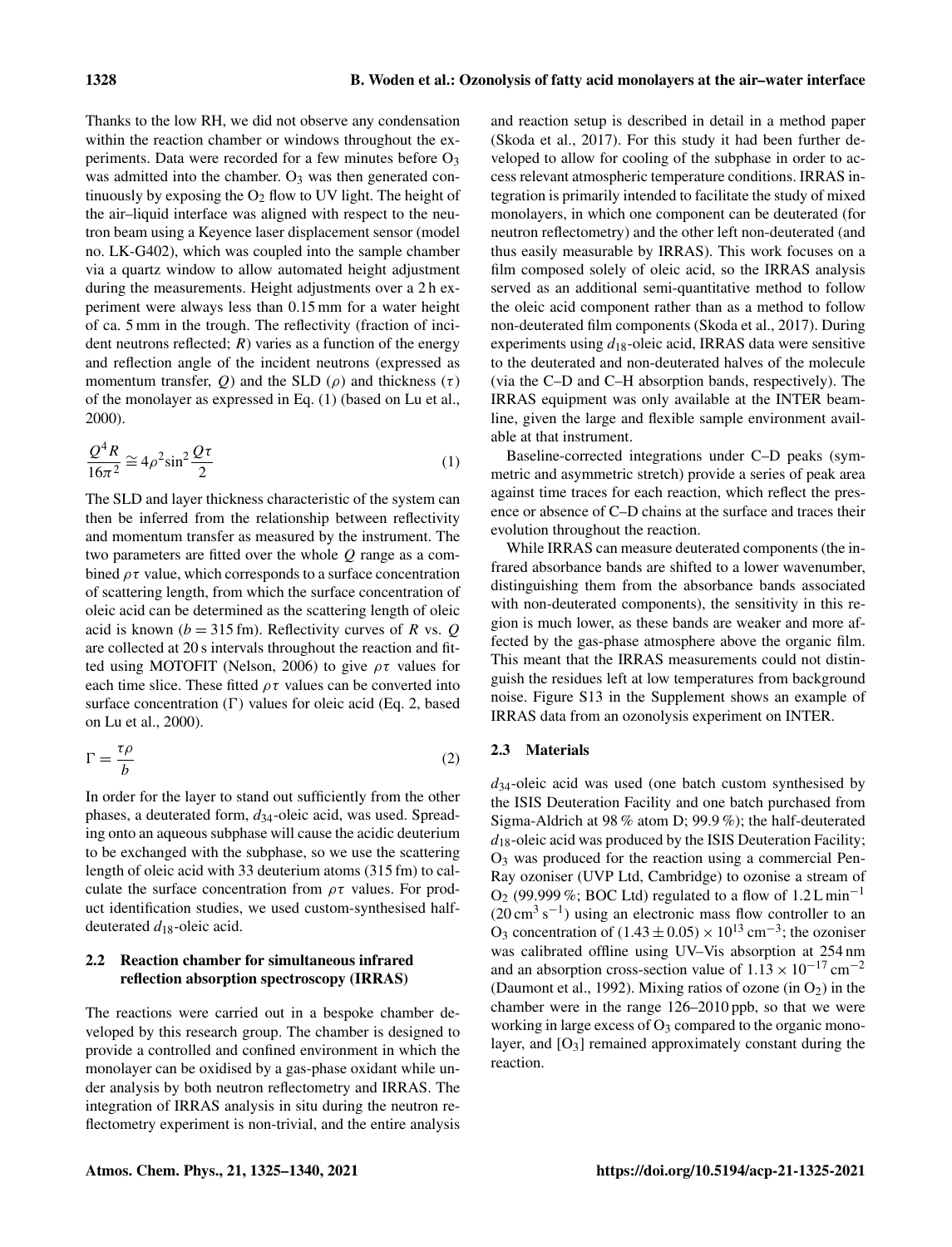

Figure 1. Ozonolysis of an oleic acid monolayer floating on pure vs. salt water. Time evolution plot for ozonolysis of  $29 \mu L$  1.0 g L<sup>-1</sup>  $d_{34}$ -OA (CHCl<sub>3</sub> spreading solution) on pure water (green circles) and  $25 \mu L$  1.0 g L<sup>-1</sup> d<sub>34</sub>-OA 36 g L<sup>-1</sup> NaCl(aq) (purple squares) subphases by  $323 \pm 29$  ppb O<sub>3</sub> introduced at  $t = 0$  s at  $21 \pm 1$  °C.

# 3 Results and discussion

Prior to the ozonolysis studies we characterised the stability of the oleic acid monolayers at room and reduced temperatures (see Sect. S1 of the Supplement with  $\pi$ -A isotherms presented as Figs. S1 and S2). After confirming the reactant film's stability, we exposed the monolayers to ozone following the reaction by neutron reflectometry and IRRAS in the conditions described below.

## 3.1 Pure water subphase – room temperature

At room temperature, on a pure water subphase, we found that the removal of deuterated material from the surface is consistent with complete oxidation. The remaining reflectivity signal is not distinguishable from zero and cannot be fitted except by using a fixed background. This is consistent with the results of Voss et al. (2007), but not with those of King et al. (2009), where a stable product film was reported.

Figure 1 shows a time series of fitted  $\rho \tau$  values (proportional to surface concentration) for 120 s time slices of the reaction, with an  $O_3$  concentration of  $323 \pm 9$  ppb introduced at  $t = 0$  s. The absence of points after ca. 800 s indicates that the numerical fits fail to converge after this point, demonstrating that the reflectivity is not consistent with an adsorbed surface layer (i.e. not measurably different from the background). Figure S3 in the Supplement illustrates this as a pair of before/after  $R$  vs.  $Q$  reflectivity curves. The figure also shows data for a salt subphase reaction, which will be discussed below.

This result of no measurable residue was reproducible across 11 different ozonolysis runs carried out across an [O3] range of  $126 \pm 15$  to  $2010 \pm 238$  ppb as parts of three different beamline experiments at two different neutron facilities (ISIS INTER RB 1810793 and RB 1710483; ILL FIGARO 9-10-1518).

#### 3.2 Salt water subphase – room temperature

Sea spray aerosol will naturally be salty, and a simple monovalent common salt, sodium chloride (aq; 36 g L<sup>-1</sup>), was used as a rough model of sea spray for this experiment.

At room temperature, the reaction also proceeded to completion, with no residual deuterated material detectable at the interface. King et al. (2009) found that there was no detectable difference in the nature of the reaction between a room-temperature pure water subphase and a roomtemperature salted subphase (across a wider variety of salts than studied here), and these results support that comparative conclusion (though King et al. (2009) actually measured a residual layer in both conditions while the present study has measured no residual layer in either condition; this experiment supports their finding that no difference between the reaction in the two conditions is detectable using this method). Figure 1 shows the results in these conditions as a time series of 120 s time slices (a lack of points indicates no convergence in the numerical fit; a pair of before/after  $R$  vs.  $O$  reflectivity curves can be found as Fig. S4 in the Supplement).

# 3.3 Near-zero temperature conditions: pure water subphase

Experiments were then undertaken to determine if the reaction proceeds in a similar manner at atmospherically more relevant temperatures of  $3 \pm 1$  °C. A clear difference between this reaction and the reaction at room temperature is observable. At the lower temperature, the neutron reflectometry data clearly show a residual signal from deuterated material at the interface after the initial reaction of oleic acid and ozone. On heating the subphase to room temperature, this residue disappears. This is inferred from the fact that, after heating, the reflectivity signal is consistent with that for a null-reflecting water surface (i.e. background), meaning that no deuterated material remains at the surface (or so little that it cannot be distinguished from this background condition<sup>[1](#page-4-0)</sup>); the reflectivity data for such a null-reflecting air–water interface are included in the Supplement (Fig. S11).

The kinetics of the reaction, however, do not seem to differ markedly in the two temperature conditions. A fuller treatment of the kinetics of the reaction (in which we confirm no significant difference in second-order rate coefficients for the two temperature conditions) will follow in Sect. 3.9.

Figure 2 shows a time evolution plot for these conditions. It demonstrates that a stable residual layer remaining after ozonolysis for more than 1 h can be measured and fitted over

<span id="page-4-0"></span><sup>&</sup>lt;sup>1</sup>The exact value of this cut-off point varies depending on measurement conditions and count time, but  $\rho \tau \sim 5 \times 10^2 \text{ cm}^{-1}$ , corresponding to ca. 5% of the oleic acid concentration spread initially, have been reliably measured with this experimental setup.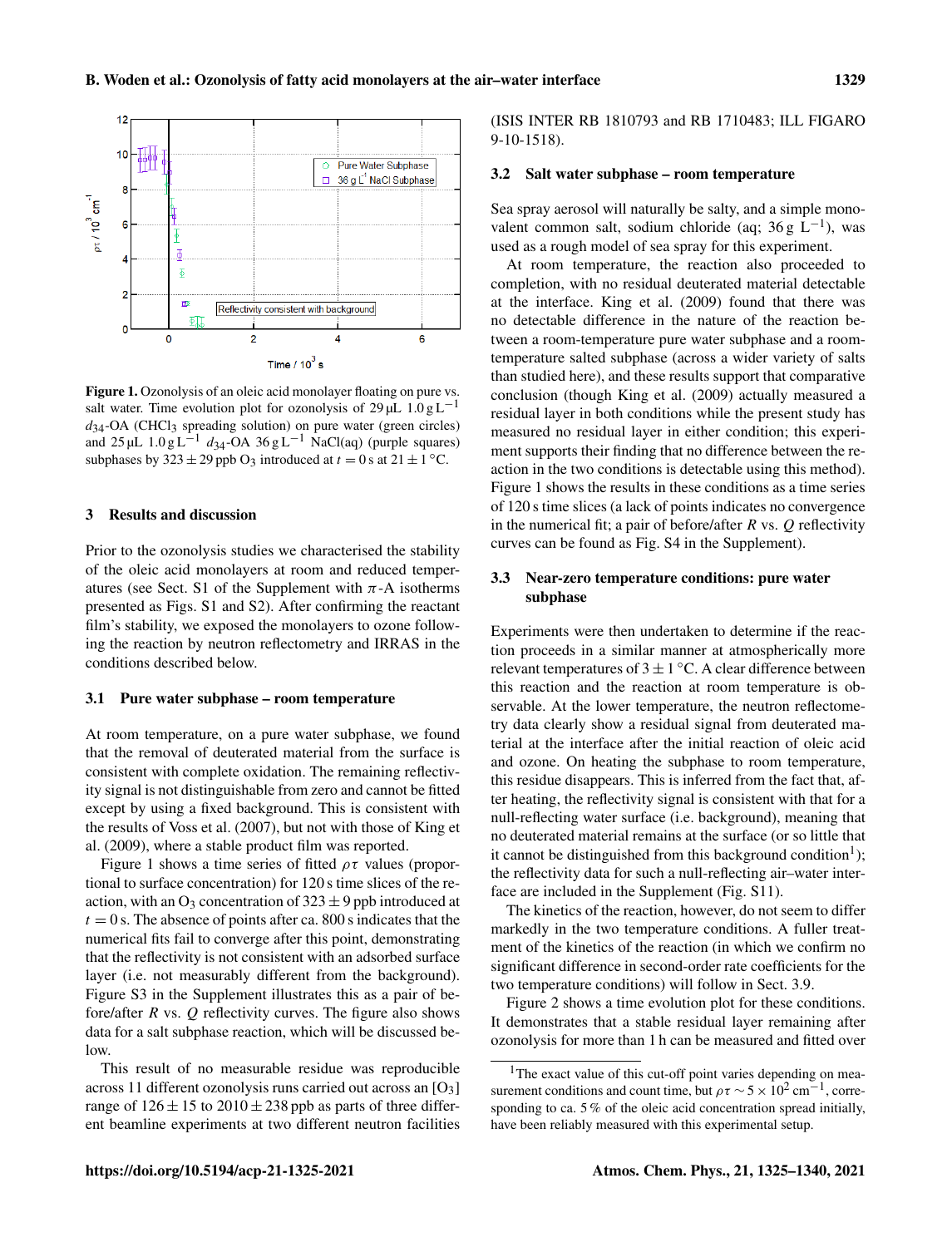

Figure 2. Ozonolysis of an oleic acid monolayer at low temperatures floating on pure vs. salt water. Time evolution plot for ozonolysis of 25 µL 1.0 g L<sup>-1</sup>  $d_{34}$ -OA (CHCl<sub>3</sub> spreading solution) on pure water (green circles) and  $36 \text{ g L}^{-1}$  NaCl(aq) (purple squares) subphases by  $323 \pm 29$  ppb O<sub>3</sub> introduced at  $t = 0$  s at  $3 \pm 1$  °C (pure water) or  $-2 \pm 1$  °C (salt water).



Figure 3. Neutron reflectivity signal from the air–water interface before ozonolysis (blue circles – signal from the pristine oleic acid monolayer), after ozonolysis (red squares – clear signal remaining), and after heating (orange triangles – no measurable signal) for ozonolysis of 25 µL  $1.0 g L^{-1} d_{34}$ -OA (CHCl<sub>3</sub> spreading solution) on pure water subphase by  $323 \pm 29$  ppb O<sub>3</sub> introduced at  $t = 0$  s at  $3 \pm 1$  °C.

120 s counting periods and that this is no longer the case after heating to  $20^{\circ}$ C. The figure also shows data from a salt subphase reaction, which will be discussed below. Figure 3 draws particular attention to the distinction between the situation after ozonolysis and the situation after heating by showing  $R$  vs.  $Q$  reflectivity curves before ozonolysis, after ozonolysis, and after heating (the analogous plot for the salt water condition is included in the Supplement as Fig. S5).

This measurable residue after ozonolysis is reproducible across 18 experiments carried out with a wide  $[O<sub>3</sub>]$  range from  $126 \pm 15$  to  $2010 \pm 238$  ppb. The lower end of this range is close to mixing ratios of 100 ppb that have been observed in polluted conditions (Warneck, 1999) and thus approaches atmospherically realistic concentrations as far as feasible within the time constraints of beam-time experiments for such a rigorous study.

Twelve of these runs (those obtained at the high-flux instrument FIGARO at ILL; experiment 9-10-1518) were carried out to determine the kinetic behaviour of this reaction and were therefore performed using a high  $dO/O$  fast (5 s) per measurement) chopper and slit setup optimised for kinetic measurements of the fast reactions afforded by high  $[O_3]$ . These runs were used to measure second-order rate constants for the reaction (cf. Sect. 3.9) rather than to precisely quantify the residual material. Therefore, these 12 runs support the qualitative conclusion that a residue remains after ozonolysis but were not used to quantify this residue.

Four runs (INTER; experiment RB 1810793) were carried out with the precise and reproducible temperature control system and with the neutron reflectometry setup optimised to facilitate precise measurement of a low-intensity reflectivity signal (low  $dQ/Q$ , low background). These were assumed to be sampling from a Gaussian distribution of residue intensities, and on that basis a mean deuterated residue fraction of 11.1 % of the initial spread material was calculated, with a 95 % confidence interval of  $\pm 1.9$  % (absolute).

#### 3.4 Atmospheric ageing simulation

In order to provide further assurance that the measured residue was a genuine product monolayer and not, for example, a temperature-dependent fitting artefact, an experiment was performed in which, after ozonolysis of an oleic acid monolayer, more oleic acid was added and another ozonolysis reaction carried out, and then yet more oleic was added, and a third ozonolysis reaction carried out. If the measured residual reflectivity is due to a product monolayer, then this should build up over multiple spreading and ozonolysis cycles. This was indeed observed, adding further weight to the conclusion that the measured residual reflectivity stems from the presence of a product monolayer that is not susceptible to further ozonolysis.

Figure 4 shows a time series representing reflectivity from the air–water interface at 120 s time slices throughout this process and clearly demonstrates the gradual build-up of a product monolayer. As well as illustrating that this is a real product, not a temperature-dependent measurement artefact, this represents a possible process in the real atmosphere, in which reactive species could be repeatedly adsorbed to the surface and engage in reactions which leave a small amount of unreactive material behind, gradually building up an unreactive monolayer. The atmospheric implications of this, which are potentially significant, are discussed in Sect. 4.2.

Figure 5 further illustrates this as a series of R vs.  $Q$  reflectivity curves for each spreading and ozonolysis (as well as for a final heating step; data for second and third spread-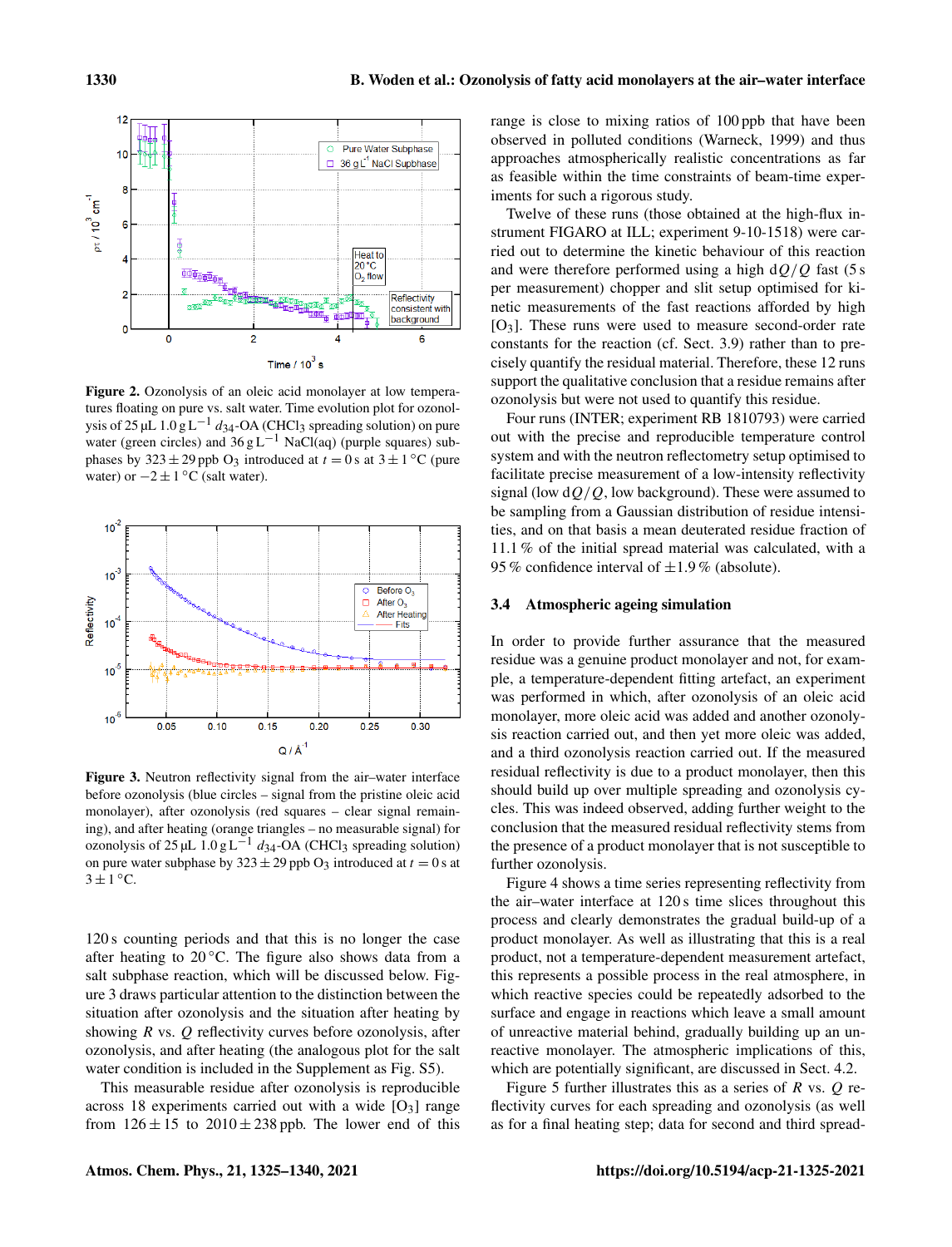

Figure 4. Experiment mimicking an aqueous aerosol droplet exposed to multiple cooking emission peaks and demonstrating the associated build-up of an inert organic film at the air–water interface at low temperatures. Time evolution plot for ozonolysis of  $25 \mu L$  $1.0 g L^{-1}$  d<sub>34</sub>-OA (CHCl<sub>3</sub> spreading solution) on pure water subphase by 323  $\pm$  29 ppb O<sub>3</sub> introduced at  $t = 0$  s and after two additional spreadings of 25 µL 1.0 g L<sup>-1</sup>  $d_{34}$ -OA at 3 ± 1 °C.



Figure 5. Neutron reflectivity signal from the air–water interface before ozonolysis (blue circles; data only shown for first spreading; fits shown for all three spreadings – clear and consistent signal from the oleic acid monolayers across the three simulated cooking emission peaks), after ozonolysis (red squares – demonstrating the build-up of organic residue at the air–water interface during repeated exposure to cooking emission), and after heating (orange triangles – removal of organic residue at room temperature) for the multi-ozonolysis reaction shown as a time evolution plot in Fig. 4.

ing steps are omitted, and only fits shown as all three data series heavily overlap), and Fig. S6 in the Supplement focuses in on the build-up of the product monolayer by excluding the spreading  $R$  vs.  $Q$  curves from the plot and zooming in on the post-ozonolysis reflectivity data. In Fig. 5, the data points for the spreading of additional material (two series) are removed for clarity (they very closely overlap the initial spreading data), and only the fits are shown.

## 3.5 Near-zero temperature conditions: salt water subphase

Ozonolysis reaction was also carried out on a simple monovalent sea salt solution model subphase. At the same temperatures where a residue was observed on pure water  $(3 \pm 1^{\circ}C)$ , a residue was not reproducibly measurable for the salt-water subphase: only one out of five runs carried out with the temperature control setup produced a measurable residue, and it is possible that this residue was not stable but was still slowly disappearing – see discussion below on the unexpected kinetics of the reaction in these conditions. This could be because no residue remains under these conditions or because whatever residue does remain is close to the detection limit for this technique.

However, at still colder temperatures not accessible on a pure water subphase  $(-2 \pm 1^{\circ}C)$ , a residue is reliably measurable. Figure 2 shows a time evolution for a reaction in these conditions, and Fig. S5 in the Supplement shows the corresponding  $R$  vs.  $Q$  plots for spreading, ozonolysis, and heating.

This result was produced in duplicate (INTER experiment RB 1810793). Using the same assumption of sampling from a Gaussian distribution of measured residues as a fraction of initially deposited deuterated material as used in the pure water at  $3 \pm 1$  °C, the mean deuterated residue fraction of 7.3 % was calculated, with a 95 % confidence interval of  $\pm 0.45$  % (absolute). The upper confidence bound of this mean lies below the lower confidence bound of the mean for the pure water at  $2 \pm 1$  °C. This supports the conclusion that a little less product monolayer remains at the interface in the salt water at  $-2 \pm 1$  °C condition than in the pure water at  $3 \pm 1$  °C condition.

A basic visual appraisal of the time evolution of this reaction (see Fig. 2) also suggests a considerable difference in the kinetics of the reaction compared with those seen at room temperature and on pure water at low temperatures. Instead of the linear-to-exponential decay (either to no signal or to a residual signal) seen under other conditions, the reaction appears to follow a linear-to-exponential decay at first, before switching to a much slower roughly linear decay to the final residual monolayer. This shape was reproducible across three runs under these conditions, as well as in five runs with the salt subphase at  $3 \pm 1$  °C. One of these five runs in which a residue was detectable may have simply been a slow linear decay that was not allowed to run to completion – as this arresting of exponential decay and replacement with a much slower linear decay was unexpected, it was initially difficult to distinguish from the stable residual monolayer, as seen in pure water at  $3 \pm 1$  °C and after the slow linear decay in salt water at  $-2 \pm 1$  °C.

We can currently only speculate about what exactly is causing this deviation from expected stretched exponential decay in the low-temperature salt water conditions. The most likely explanation seems to be that some deuterated products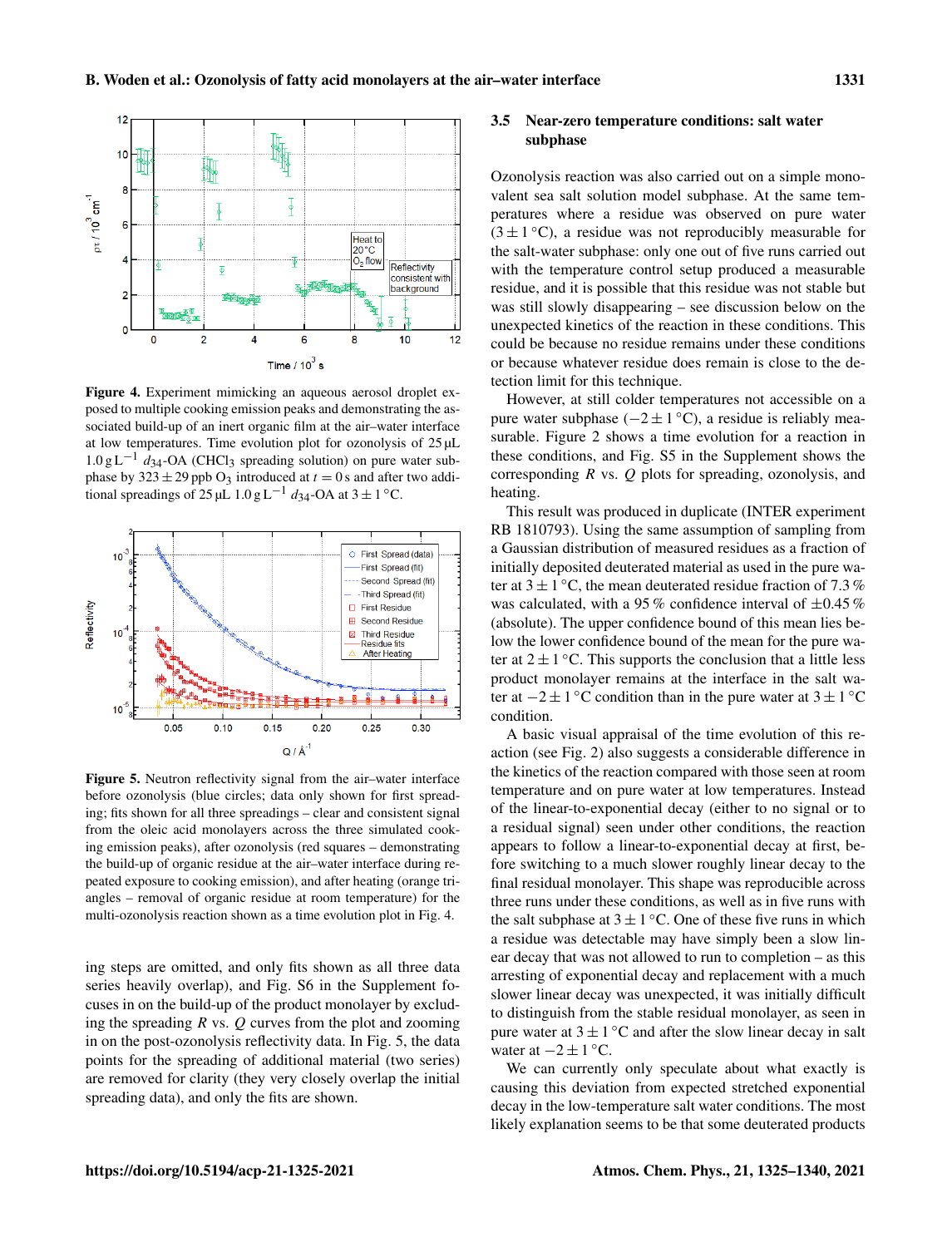are building up on the surface throughout the reaction and then slowly partitioning away from the interface (in a process which goes to completion at  $3 \pm 1$  °C but not at  $-2 \pm 1$  °C).

# 3.6 Product elucidation with partially deuterated reactants at near-zero temperatures: pure water subphase

In order to understand what the atmospheric impacts of this product monolayer are likely to be, it is important to understand its composition. The ozonolysis of oleic acid (see Scheme 1) produces four initial products: nonanoic acid (estimated vapour pressure at  $25^{\circ}$ C:  $0.0 \pm 0.5$  mm Hg; all estimated vapour pressures are from ChemSpider), nonanal (estimated vapour pressure at  $25^{\circ}$ C:  $0.5 \pm 0.4$  mm Hg), azelaic acid (estimated vapour pressure at  $25^{\circ}$ C:  $0.0 \pm 1.8$  mm Hg), and 9-oxononanoic acid (estimated vapour pressure at 25 °C:  $0.0 \pm 1.4$  mm Hg). It should be noted that recent work has reported that Criegee intermediates not only re-arrange to form carboxylic acids, but may also react with species such as carboxylic acids, leading to formation of hydroperoxide esters (see e.g. work at the air–water interface by Enami and Colussi, 2017, on reactions of *cis*-pinonic acid with Criegee intermediates produced from the ozonolysis of sesquiterpenes and by Zhou et al., 2019, on reactions of condensedphase Criegee intermediates with carboxylic acids and perfluoroalkyl carboxylic acids). To our knowledge there are no studies on oleic acid reacting with Criegee intermediates, but it is clearly possible that the simple four products presented here are not the only products given the potential for secondary chemistry. For our specific approach of studying a floating monolayer on water, secondary reactions seem comparably unlikely given the geometry and relatively low concentration of oleic acid compared to ozone in the conditions applied. Future studies as a function of oleic acid surface coverage could disentangle this chemistry to some extent and potentially provide evidence for Criegee intermediates reacting with oleic acid.

Out of the four initial products described in Scheme 1, nonanoic acid is the most obviously amphiphilic product and thus the prime candidate picked out in the past for possible membership in a post-ozonolysis monolayer (King et al., 2009). Nonanal has been reported as partitioning to the gas phase upon oxidation of methyl oleate monolayers (McNeill et al., 2007). The surfactant activity of azelaic acid is under debate, with Voss et al. (2007) suggesting no surfactant activity and Tuckermann (2007) taking the opposite view. The room-temperature solubility of azelaic acid (2.4 g  $L^{-1}$ ; Tuckermann, 2007) is much higher than that of nonanoic acid (0.28 g L−<sup>1</sup> ; Gilman et al., 2004), so, in a reaction producing both products, azelaic acid is more likely to partition into the bulk rather than to the interface, although there is no conclusive evidence that it does not partition to the interface. King et al. (2009) suggest that it most likely partitions to the bulk. 9-Oxononanoic acid is not as well studied as the other products and therefore is the hardest to predict as regards to its partitioning. King et al. (2009) suggest tentatively that it does not partition to the interface.

From the results discussed so far and knowledge of the volatility, solubility, and amphiphilicity of the candidate species, it is reasonable to dismiss nonanal from consideration due to its measured partition to the gas phase in a very similar reaction and due to the lack of any obvious significant amphiphilicity in the structure of the molecule. The results discussed so far do not allow discernment between nonanoic acid, azelaic acid, and 9-oxononanoic acid, all of which, if present as product monolayers, could produce the observed results.

However, the use of a partially deuterated form of oleic acid allows for some discernment between possibilities. Deuteration of only the tail side of the double bond of the oleic acid molecule (shown in teal in Scheme 1) facilitates an ozonolysis reaction in which two of the products (nonanal and nonanoic acid) will be deuterated (and thus detectable via neutron reflectometry) and the other two (9-oxononanoic acid and azelaic acid) will not be deuterated (and thus will not be detectable via neutron reflectometry).

Depending on the makeup of the product monolayer, the measured residue (as a fraction of initial deuterated material) will vary from nothing (signifying a product monolayer made up entirely of azelaic acid and/or 9-oxononanoic acid) to twice the relative amount (the same absolute amount if the same initial surface concentration of oleic acid is assumed) as in the  $d_{34}$  case (signifying a product monolayer made up entirely of nonanoic acid).

This experiment was carried out on a pure water subphase at  $3 \pm 1$  °C, and the result was intermediate between these two possible extremes. The fraction of deuterated material remaining at the interface was calculated for five ozonolysis reactions, and the mean deuterated residue fraction was 9.8 %, with a 95 % confidence interval (assuming sampling from a Gaussian distribution as before) of  $\pm 2.0\%$  (absolute). The confidence interval here heavily overlaps with the confidence interval for the mean deuterated residue fraction for the  $d_{34}$  experiment, so the two values are not significantly different. Indistinguishable fractional deuterated residue means that, from the same oleic acid surface concentration starting point, the deuterated residue present in a  $d_{18}$  experiment is half of what it is in a  $d_{34}$  experiment. This implies a product monolayer made up of roughly equal molar amounts of nonanoic acid and azelaic and/or 9-oxononanoic acids (the ratio between these latter two cannot be determined by this method, as both are deuterated in a  $d_{34}$  experiment and nondeuterated in a  $d_{18}$  experiment). While there are limited data available on the temperature dependence of the solubilities of these three products, the solubility of azelaic acid has been reported to reduce to  $1.0 g L^{-1}$  at  $1 °C$  from  $2.4 g L^{-1}$  at  $20\degree$ C (O'Neil, 2006), which suggests that azelaic acid may be lost to the subphase at room temperature while being retained at the air–water interface at near-zero temperatures.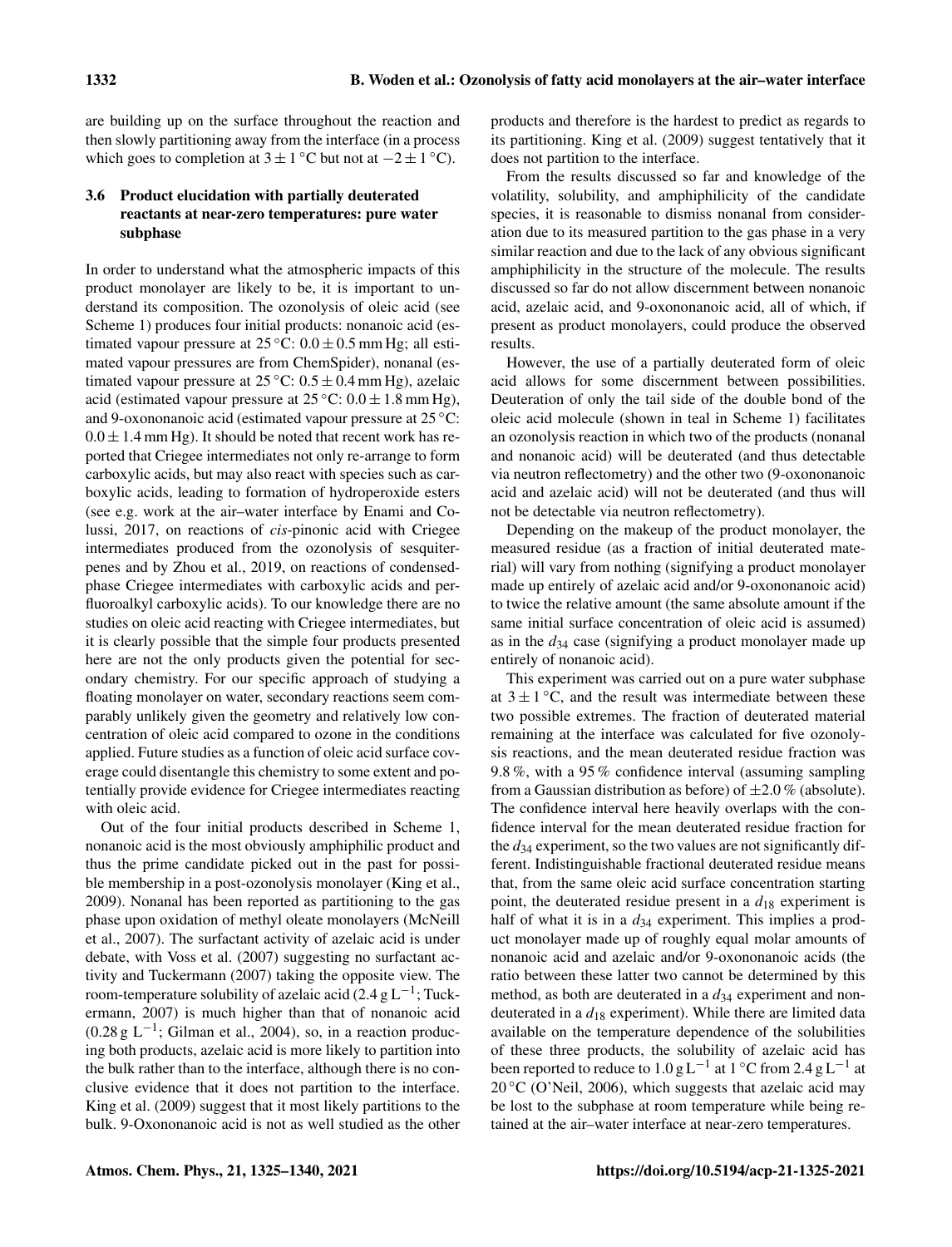

Figure 6. Ozonolysis of a partially deuterated oleic acid monolayer floating on pure vs. salt water. Time evolution plot for ozonolysis of 17 µL 1.3 g L<sup>-1</sup>  $d_{18}$ -OA (CHCl<sub>3</sub> spreading solution) on pure water (green circles) and  $36 \text{ g L}^{-1}$  NaCl(aq) (purple squares) subphases by  $323 \pm 29$  ppb O<sub>3</sub> introduced at  $t = 0$  s at  $3 \pm 1$  °C (pure water) or  $-2 \pm 1$  °C (salt water).

Figure 6 shows a representative example of a time series of 120 s time slices for this reaction on pure water, as well as the reaction on a salt subphase. The absolute amount of deuterated material in the residue is about half of that seen for the  $d_{34}$  experiment in the same conditions (see Fig. 2), and this comes close to the detection limit for 120 s count times in this neutron reflectometry setup. This results in many nonconverging fits for the product monolayer, making its identification via this method of analysis alone difficult. However, taking longer time slices allows for a reliable discernment of a product monolayer, as the quality of the reflectivity statistics scales with the square root of count time (assuming a constant neutron flux). This is also illustrated in the stageby-stage  $R$  vs.  $Q$  reflectivity plots displayed in Fig. S7 in the Supplement.

A topping-up and re-oxidisation experiment was also carried out with  $d_{18}$ -oleic acid, and the results were analogous to those for the  $d_{34}$ -oleic acid experiment (except scaled down by a factor of 2). This demonstrates that both the nonanoic acid and azelaic/9-oxononanoic acid components of the product monolayer can be built up over time (if only nonanoic acid were to build up, then the build-up of fractional deuterated residue would be faster in the  $d_{18}$  experiment; if only azelaic/9-oxononanoic acid were to build up, then no build-up would be observed in the  $d_{18}$  experiment). These data are included in the Supplement (Figs. S9 and S10).

# 3.7 Product elucidation at near-zero temperatures with partially deuterated reactants: salt water subphase

A series of  $d_{18}$  experiments was also run for the salt water subphase at  $-2 \pm 1$  °C in which measurable residue was

observed for  $d_{34}$ -oleic acid ozonolysis. This allowed investigation of the likely makeup of the product monolayer in the same way as under the pure water  $3 \pm 1$  °C conditions. However, the yet lower absolute amounts of residual deuterated material in this experiment posed sensitivity problems for this method of measuring the residue, and therefore the conclusions that can be drawn about the composition of the product monolayer in the salt water  $-2 \pm 1$  °C conditions are less secure than those that can be drawn about the composition of the product monolayer on pure water at  $3 \pm 1$  °C discussed above.

In two out of three runs, a residue was detected. This could be because the residue was genuinely absent in the third run or because it was simply below the detection threshold. Treating the run in which no residue was measurable as a measurement of zero residue yields a mean fractional deuterated residue of 5.6 % with a 95 % confidence interval of  $\pm$ 2.9 % (absolute) for this system. This may be a slight underestimate of the true value due to the treatment of belowthreshold residue as zero residue.

Based on our analysis, the product monolayer cannot be predominantly composed of nonanoic acid, as that would produce a significantly higher fractional deuterated residual in the  $d_{18}$  case than in the  $d_{34}$  case, which can be ruled out by our data. It is not possible to say with confidence that the composition of this product monolayer is similar to that observed in the pure water  $3 \pm 1$  °C conditions (a roughly equal mixture of nonanoic acid and azelaic/9-oxononanoic acids), as the data are also consistent with somewhat lower relative levels of nonanoic acid (though not none at all, as that would produce no measurable residue).

It must be noted that, in this particular case, an assumption had to be made that the reaction would have proceeded to completion within 4000 s and that anything measured after that point was a stable residue. This is because the residue was, in all these  $d_{18}$  salt water  $-2 \pm 1$  °C cases, below the detection threshold for a 120 s count time. This meant that the reaction could not be followed to ascertain at which point the system was stable in order to define a period over which the residue could be more accurately measured using a single reflectivity curve compiled over a long count time. As the saltwater trace in Fig. 2 (low temperature) shows, the reaction on salt water at low temperatures proceeds to completion over a much longer time frame than the pure water equivalent.

In order to measure the stable residue, the 120 s interval time series graph is first prepared, and the slope of that graph is then used to determine at what point a stable residue has formed, and the time period during which that graph is flat is then averaged over to create the single after-ozonolysis reflectivity curve which is shown in the  $R$  vs.  $Q$  reflectivity graphs and used to determine the fractional deuterated residue values. For instance, Fig. 2 shows that the signal is no longer declining after 4000 s, so the time period used for the after-ozonolysis reflectivity curve in Fig. S4 is 4000– 4500 s (heating began at 4500 s). For all fractional deuter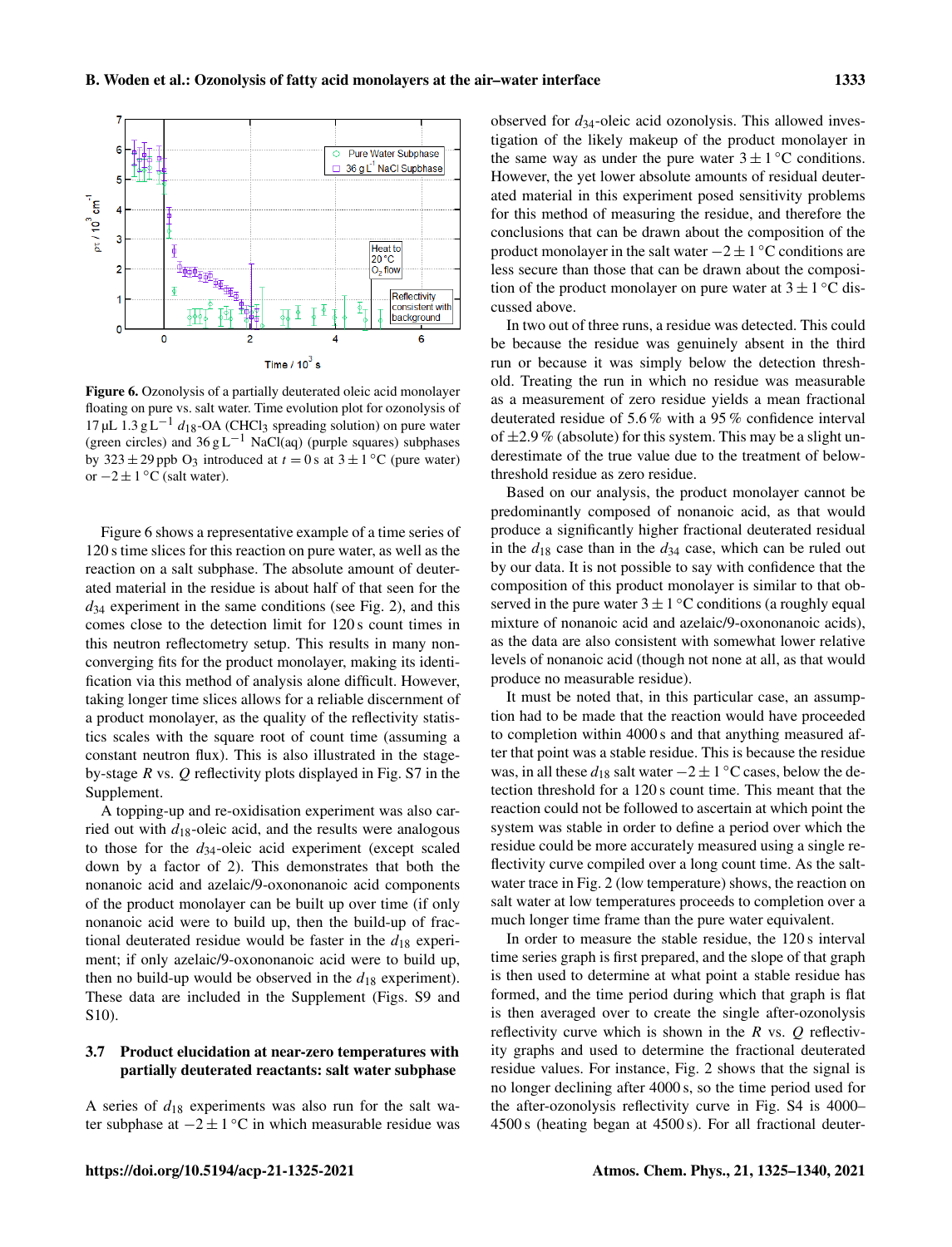ated residue calculations except these last (for  $d_{18}$  salt water  $-2 \pm 1$  °C), the 120 s time series interval graphs have been able to guide the time integration ranges for the step-by-step R vs. Q reflectivity curves (see Fig. S7 in the Supplement).

However, for the  $d_{18}$  salt water  $-2 \pm 1$  °C experiment, the absolute signal from the residue was so low that 120 s count times were not sufficient. As a result, the reaction was assumed to have completed by 4000 s (longer than any observed reaction times), and signal was averaged from this point until heating in order to quantify the residue.

Figures 6 and S8 (in the Supplement) show a time series and R vs. Q reflectivity plots for these conditions. The time series plot demonstrates that any residue is below the detection limit for 120 s of counting; however, the 500 s over which the after-ozonolysis reflectivity curve is calculated affords good enough data to discern a residue.

## 3.8 Atmospheric product stability: temperature threshold

It has been demonstrated that a residue remains at the interface after ozonolysis (2 h timescale) of an oleic acid monolayer by gas-phase ozone at  $3 \pm 1$  °C on a pure water subphase and at  $-2 \pm 1$  °C on a 36 g L<sup>-1</sup> NaCl aqueous solution. However, it would be useful to establish across what ranges of temperature this product monolayer persists.

In order to investigate this, a product monolayer was gradually heated (1° every 5 min) to see if there was a critical threshold temperature above which it would be rapidly removed from the interface.

Figure 7 shows the temperature-ramping experiment in detail. The temperature of the subphase is controlled by varying the temperature of a coupled coolant bath. For the experiments discussed thus far, the temperature of the subphase can be measured before each experiment, allowing the offset between bath and subphase to be measured and an accurate assessment of the subphase temperature via direct measurement used for each experiment. For this ramping experiment, it was not practical to measure the subphase temperature directly for every step. Instead, the relationship between bath and subphase temperatures was used to define a linear relationship between bath and subphase temperatures that was deemed sufficiently accurate given the existing  $\pm 1^{\circ}$ C uncertainty. Diurnal temperature variations that could have disturbed this relationship were largely eliminated using air conditioning to maintain the temperature of the experimental area at around  $15\,^{\circ}\text{C}$ , which was also key in reducing the impact of condensation. The bath was set to  $-1$ °C for ozonolysis and then increased by  $1 °C$  at  $t = 1035$  s and every 300 s following until 5 ◦C (corresponding to a measured subphase temperature of  $7^{\circ}$ C) was reached after 2535 s. A single step to a bath temperature of  $11 °C$ , which corresponds to a subphase temperature of around 12 ◦C, was performed at  $t = 3260$  s.



Figure 7. Gradual loss of residue due to increase in temperature. Time evolution plot for ozonolysis of 29 µL  $1.0 g L^{-1}$  d<sub>34</sub>-OA (CHCl<sub>3</sub> spreading solution) on pure subphase by  $754 \pm 89$  ppb O<sub>3</sub> introduced at  $t = 0$  s at  $2 \pm 1$  °C, with temperature ramping (described in detail in the text) from  $t = 1035$  s; error bars are omitted for visual clarity.

This experiment was performed on the FIGARO reflectometer at the ILL (experiment 9-10-1518) and showed that the product film was stable at up to  $7 \pm 1$  °C, though there was a slight linear decay in product monolayer surface concentration with increasing temperature. On further heating to  $12 \pm 1$  °C, no threshold temperature was observed, but, at this higher temperature, the linear decay ran into the detection limits of the neutron reflectometry setup. This could mean that the monolayer is not stable at or above  $12 \pm 1^{\circ}$ C, or it could mean that it simply continues to gradually linearly decay with rising temperature above  $12 \pm 1$  °C, but passed the detection limit of the setup used for this experiment. Either way, the product monolayer is certainly stable up to  $7 \pm 1$  °C but definitely not above  $12 \pm 1$  °C (upper limit).

It is important to note that a monolayer produced at  $3 \pm 1$  °C and then being stable at up to around  $12 \pm 1$  °C does not mean that a reaction carried out at  $12 \pm 1$  °C would definitely produce a stable monolayer. However, this temperature-ramping experiment at least provides a hint for the range of temperatures over which these product monolayers might persist. Most of the troposphere is below  $10^{\circ}$ C, so these conditions are highly atmospherically relevant.

Hung and Tang (2010) suggested that the physical state of products from the ozonolysis of solid state oleic acid particles by  $O_3$  might be temperature dependent across a 4–9 °C temperature range, and it is worth considering whether the effect we report in present work is linked to this phenomenon, as there is overlap between this transition temperature range and the 6–13 ◦C transition range we observe.

#### 3.9 Kinetic analysis of oleic acid ozonolysis

Experiments were performed on the FIGARO reflectometer at the ILL (experiment 9-10-1518) to elucidate the ef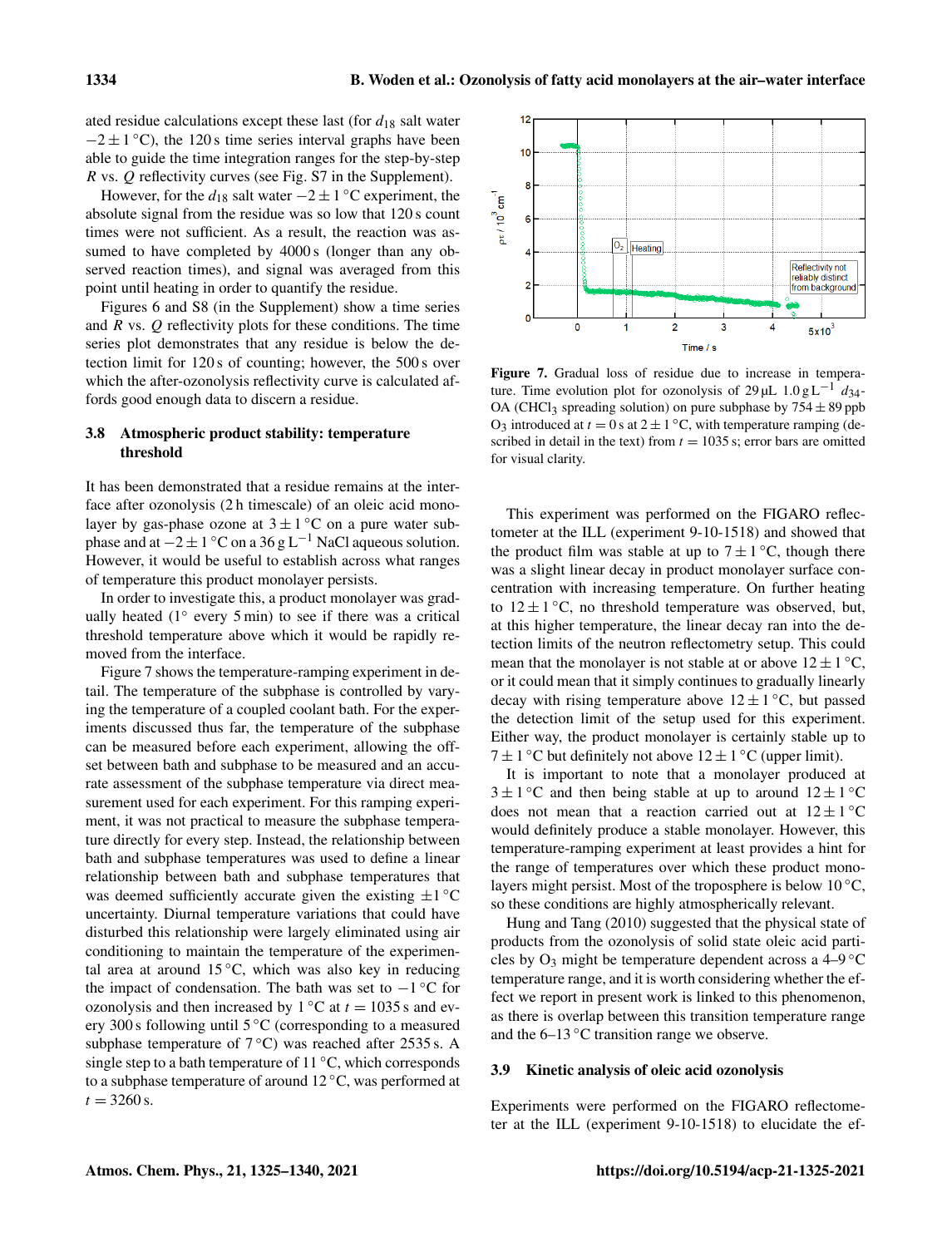fect of temperature changes on the kinetics of the reaction. The ozonolysis reaction was performed with  $[O<sub>3</sub>]<sub>gas</sub>$  ranging between  $126 \pm 15$  and  $1005 \pm 119$  ppb. A pseudo-first-order rate coefficient  $(k_1)$  for each reaction was calculated by fitting a modified exponential developed in previous work by this group in order to account for the fact that  $[O_3]_{\text{gas}}$  initially builds up in the reaction chamber and thus rises steeply at the start of the reaction as initial mixing occurs within the chamber (Pfrang et al., 2014). The traditional first-order exponential equation that describes a second-order reaction occurring with an excess of one reactant (in this case,  $O_3$ ) is modified to (Pfrang et al., 2014)

$$
\Gamma(t) = \Gamma_0 e^{-k_1 \left(t - \frac{v}{f} \left(1 - e^{-\frac{f}{v}t}\right)\right)}.
$$
\n(3)

The expected exponential relationship between surface concentration  $(\Gamma)$  and time  $(t)$  is modified by the inclusion of a second exponential function that includes constants for the gas flow rate (f), which is 20 cm<sup>3</sup> s<sup>-1</sup> for these experiments, and chamber volume (*v*), which is  $2.1 \times 10^3$  cm<sup>3</sup>, but which requires replacement with an effective chamber volume. The derivation of Eq. (3) is presented in previous work (Pfrang et al., 2014).

It is important to note that this analytical treatment is not a complete description of the processes at work throughout the reaction. Transient reaction products at the interface are, due to their deuterated nature, measured along with the reactant film throughout the reaction if and when they are present (this is why the technique is sensitive to a residual product film). As a result, fitting this analytical model to the data needs to take this into account. A number of assumptions have to be made about the precise way in which ozone mixes into the chamber. These are discussed in detail in Sect. S3 of the Supplement. Here, we present and discuss the results of this fitting procedure.

Figure 8 displays fitted  $k_1$  values for reactions under a variety of  $[O_3]_{\text{surf}}$  conditions at 21 and 2 °C, as well as 95 % confidence intervals for fits of  $k_2$  values ( $k_2 = k_1/[\text{O}_3]_{\text{surf}}$ ) to these data.

 $[O_3]_{\text{surf}}$  values were calculated from  $[O_3]_{\text{gas}}$  values by using a Henry's law solubility constant for  $O_3$  in organics of  $\left[$  organic $\right]$  /  $\left[$  gas $\right]$  = 11.7 (unitless) and assuming the same layer thickness of 2 nm. This solubility constant is consistent with the value used previously in ozonolysis experiments by King et al. (2009) and is informed by the work of Smith et al. (2002).

The error in each fitted  $k_1$  value, as noted in Sect. S3 of the Supplement, is dominated by uncertainty in model fitting at the start of each reaction. Uncertainty in  $[O_3]_{\text{surf}}$ arises from uncertainties in the calibration of the Pen-Ray ozoniser, which was performed using Beer–Lambert law UV absorbance at 254 nm using an extinction coefficient of 1.13 × 10−<sup>17</sup> cm−<sup>2</sup> (Daumont et al., 1992).



Figure 8. Kinetics of ozonolysis of the oleic acid monolayer on pure water at room and low temperatures. Fitted  $k_1$  pseudo-first-order rate constants against  $[O_3]_{\text{surf}}$  at  $21 \pm 1$  °C (orange) and  $2 \pm 1$  °C (aqua).

The fitted  $k_2$  values for these two conditions ( $\pm$  a 95 % confidence interval) are  $(2.2 \pm 0.4) \times 10^{-10}$  and  $(2.2 \pm 0.2) \times 10^{-10}$  cm<sup>2</sup> s<sup>-1</sup> at 21 and 2 °C, respectively.

Our experiments observe either no difference or a difference too small to be reliably detected (a difference of < 10 % might not be noticeable given the uncertainty in fitted  $k_1$ parameters and  $[O_3]$  calibration). This is a similar situation to that found by Hung and Tang (2010), who observed, for ozonolysis of liquid oleic acid, a very slight dependence on temperature based on their point estimates of reaction rate that was within their margins of error (although they observed a strong temperature dependence for the ozonolysis of solid oleic acid).

It is important to note that, as this reflectivity-based method for calculating surface concentration of oleic acid is not sensitive only to oleic acid, but also to reaction products that may remain at the interface, it is possible that the rate of reaction does differ across this temperature range but that changes in product build-up and distribution conspire to entirely mask this, leading to a similar trend in total adsorbed deuterated material at the interface. It seems highly unlikely that counterbalancing effects would conspire to so well balance each other out across a range of  $[O_3]$  conditions. In any case, from an atmospheric perspective, the key question is not how fast oleic acid reacts but how fast the monolayer is removed from the interface. These experiments confirm that changing the temperature from room temperature to a more atmospherically realistic near-zero temperature does not notably alter the rate of monolayer removal from the interface.

Figure 9 shows time series of the product of SLD and thickness for the lowest and highest  $[O_3]_{\text{surf}}$  concentrations used at the two temperatures studied, to provide a clearer visual confirmation of the similar rates of the two reactions.

It can be seen from these two comparisons that the rates of these reactions do not differ appreciably. Indeed, the offset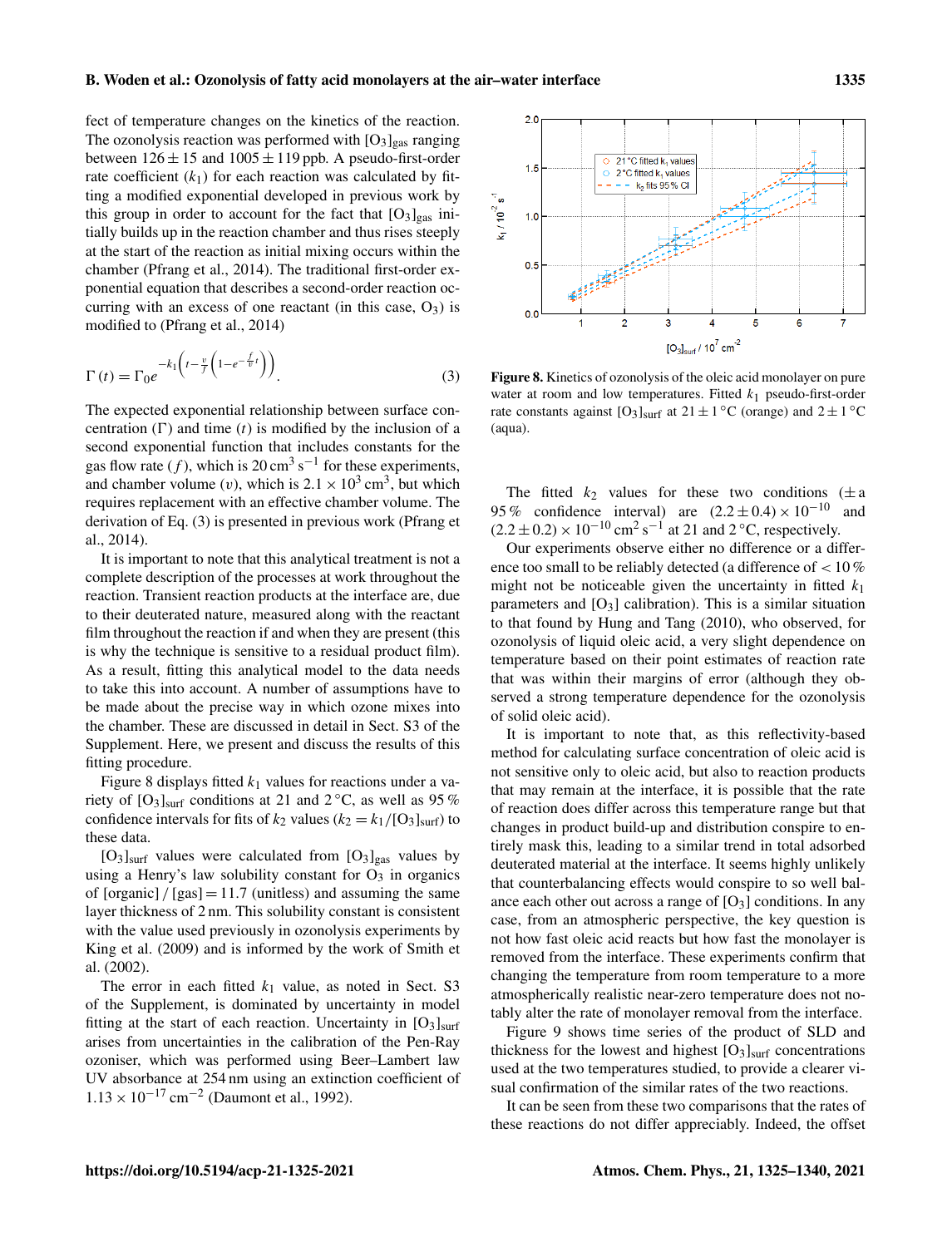

Figure 9. Comparison of time-dependent loss of material from the air–water interface during oleic acid ozonolysis at room and low temperatures and at highest and lowest  $[O_3]$ . Time evolution plot for ozonolysis of 39 µL  $0.75$  g L<sup>-1</sup> d<sub>34</sub>-OA (CHCl<sub>3</sub> spreading solution) on pure subphase by O<sub>3</sub> introduced at  $t = 0$  s at  $21 \pm 1$  °C (orange) and  $2 \pm 1$  °C (aqua); error bars are omitted for visual clarity.

between the two curves is due in both cases to slight differences in starting concentration. These plots also further corroborate the main result of this study – that a residue remains after ozonolysis at near-zero temperature but not at room temperature.

The rate coefficients determined here are about 3 times higher than those previously reported for ozonolysis of oleic acid monolayers (King et al., 2009). Significant variability between experiments to determine rates for these heterogeneous reactions is not unprecedented. When Hung and Tang (2010) investigated heterogeneous ozonolysis of liquid oleic acid, they measured a rate coefficient that was 3 times higher than the highest value they could find in previous work (Moise and Rudich, 2002) and up to 10 times higher than the lowest. For solid state ozonolysis, the discrepancy was up to a factor of 40 (Hung and Tang, 2010).

The most important conclusions here, however, are not the absolute rate coefficients measured but the fact that there is not a notable difference between them. Despite the qualitative differences between the ozonolysis of an oleic acid monolayer at room temperature and more atmospherically relevant near-zero temperatures (namely the presence of a residual monolayer in the latter case), the kinetics of the reaction does not appear to be altered substantially in these two conditions.

#### 4 Conclusions

#### 4.1 Atmospheric surface chemistry

Based on our neutron reflectometry data, we conclude that the ozonolysis of an oleic acid monolayer on a pure water subphase (a basic model of an atmospheric water droplet) does not leave behind a product at the interface at room temperature but does leave such a residual product film at more atmospherically relevant near-zero temperatures and may do so at temperatures of up to  $7-12\degree$ C. Data from an experiment involving re-deposition and re-ozonolysis of oleic acid showing the build-up of this product monolayer convince us that this is a genuine product of the reaction.

Further to this, we conclude that the ozonolysis of an oleic acid monolayer film on a  $36 \text{ g L}^{-1}$  NaCl aqueous solution subphase (a basic model of a sea spray droplet) does not leave a product film at the interface at room temperature but does leave such a residual product film behind at temperatures below freezing. Such a residual product film probably is not left behind after ozonolysis at the  $3 \pm 1$  °C temperature condition at which stable product films were observed on pure water.

Based on data from experiments performed with a partially deuterated form of oleic acid together with a knowledge of the expected major products of the ozonolysis, we conclude that, for the pure water subphase, this product film is roughly half nonanoic acid, with the other half being azelaic acid or 9-oxononanoic acid, or a mixture of the two. For the salt subphase case, the data are less conclusive on the ratio between these components, though very high or very low fractions of nonanoic acid can be ruled out.

Experiments performed at a variety of  $O_3$  concentrations demonstrate that the rate of monolayer removal does not differ significantly between the two temperatures studied, despite the clear qualitative differences in the end state of the reaction; rate coefficients were determined to be  $(2.2 \pm 0.4) \times 10^{-10}$  and  $(2.2 \pm 0.2) \times 10^{-10}$  cm<sup>2</sup> s<sup>-1</sup> at  $21 \pm 1$  and  $2 \pm 1$  °C, respectively.

# 4.2 Atmospheric implications

Almost regardless of the chemical nature of the surface film, the result from an atmospheric physics perspective is very similar: a film remains at the surface after ozonolysis of an oleic acid monolayer at atmospherically realistic temperatures. The presence of such a film means that the physical effects of a surface monolayer, such as reduced water uptake, reduced surface pressure, and reduced evaporation, will still be present, albeit not to the same extent, as they were in the original oleic-acid-coated aerosol droplet. This means the fact that an oleic acid film will oxidise in the atmosphere does not render such a film irrelevant to the physical properties of the droplet in the long term, as would be the case if no residual film remained after ozonolysis.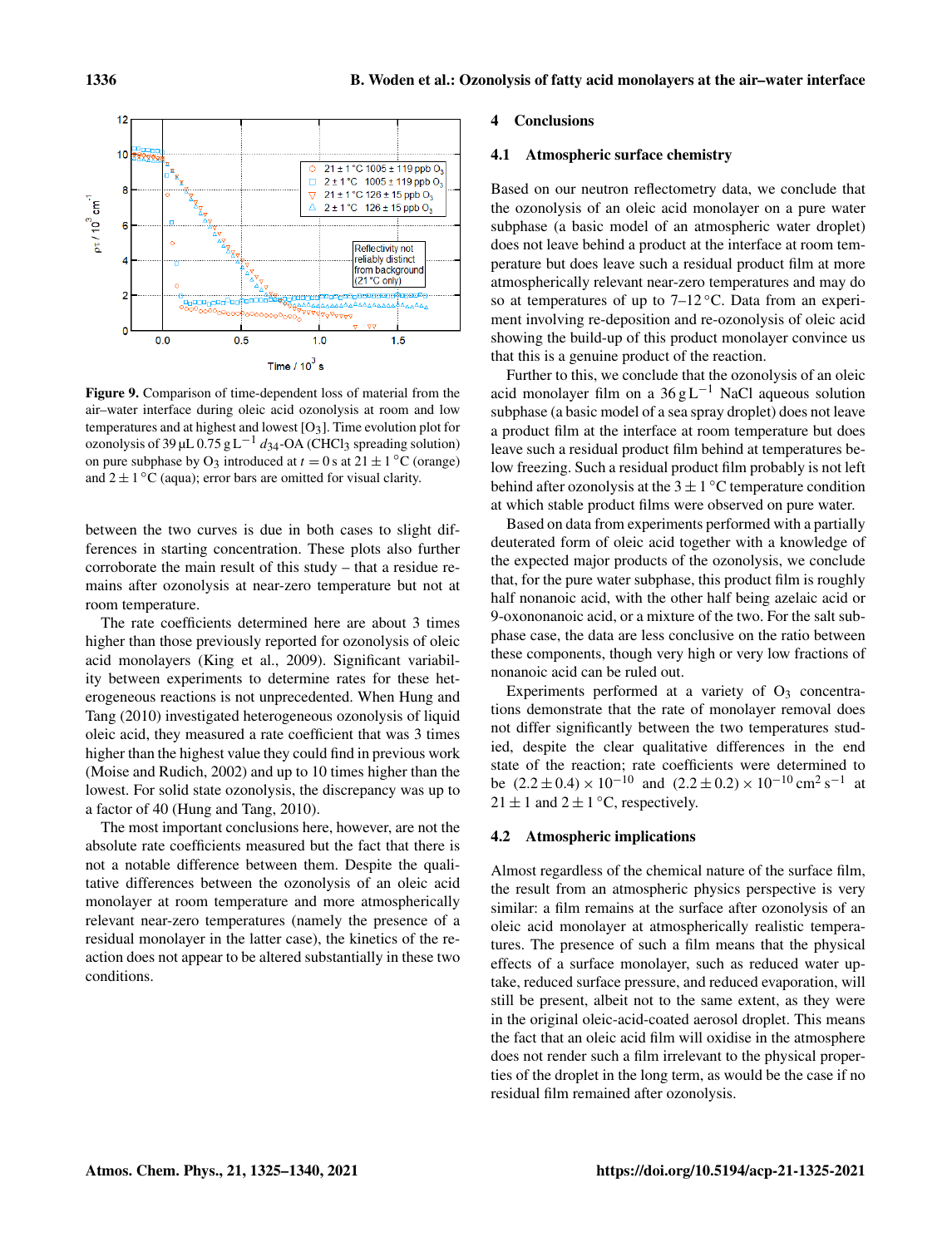#### B. Woden et al.: Ozonolysis of fatty acid monolayers at the air–water interface 1337

Furthermore, our re-oxidation experiments demonstrate that an inert product film may build up during the droplet ageing process in the atmosphere, even if only ordinarily short-lived reactive species (such as oleic acid and other unsaturated compounds) were initially emitted into the atmosphere. It is entirely possible that, given suitably cold conditions, an entirely saturated "full" monolayer could be built up by repeated deposition and ozonolysis of entirely unsaturated precursor surfactants. More generally, long-lived inert films could develop even if only short-lived reactive species are emitted, provided a suitable processing mechanism is available. The ozonolysis of oleic acid studied here is such a mechanism; therefore emissions of oleic acid and similar unsaturated fatty acids may well result in the build-up of saturated monolayers inert to further ozonolysis. This provides a way to reconcile the observation that anthropogenic activity emits significant quantities of unsaturated fatty acids (Shrivastava et al., 2007) with the observation that aerosol particles collected from the atmosphere seem to host monolayers entirely inert to ozonolysis (Jones et al., 2017).

The presence of these long-lived films is atmospherically significant. The surface pressure reduction in particular may have an impact on cloud lifetimes via the stabilisation of lower diameter droplets associated with this change under Köhler theory (Ambaum, 2010). Other possible effects include reduced water uptake (and therefore growth) of the droplet, inhibited evaporation from the droplet, reduced transfer of species between the droplet and the wider atmosphere (alternative processes leading to this effect have been discussed in earlier work by this research group and others; King et al., 2004; Pfrang et al., 2014, 2017a), and modified surface solubility of other atmospheric species (Barnes, 1997; Benjamin, 1996; Cohen Stuart et al., 1996; Gaines, 1966; Garrett, 1971; Gilman et al., 2004; La Mer, 1962; La Mer et al., 1964; Mmereki et al., 2003; Mmereki and Donaldson, 2002; Ray et al., 1991; Rideal, 1924; Tomoaia-Cotisel and Cadenhead, 1991).

In summary, this work provides evidence that even the emission of reactive surfactant species such as unsaturated fatty acids could alter the physical properties of water droplets in the atmosphere (including in clouds) over a much longer timeframe than the atmospheric lifetime of these species would suggest, via the build-up of inert monolayers on the surface of such droplets composed of the products of the oxidative processing of such fatty acids in the atmosphere.

*Data availability.* The data presented in this paper can be obtained from the corresponding author upon request. The underlying data are archived at ILL (https://doi.org/10.5291/ILL-DATA.9-10-1518, Thomas et al., 2018) and ISIS [DATA.9-10-1518,](https://doi.org/10.5291/ILL-DATA.9-10-1518) Thomas et al., 2018) and ISIS (https://doi.org[/10.5286/ISIS.E.87020742,](https://doi.org/10.5286/ISIS.E.87020742) Pfrang et al., 2017b; https://doi.org[/10.5286/ISIS.E.92919810,](https://doi.org/10.5286/ISIS.E.92919810) Pfrang et al., 2018).

*Supplement.* The supplement related to this article is available online at: [https://doi.org/10.5194/acp-21-1325-2021-supplement.](https://doi.org/10.5194/acp-21-1325-2021-supplement)

*Author contributions.* CP and MWAS initiated the research project. CP, MWAS, and BW designed the experiments and carried them out. BW analysed the data with support from MWAS and CP. AMi and CG supported the work during beam-time experiments, and AMi also helped with the offline calibrations. AMa provided support during the FIGARO beam time. JT synthesised deuterated oleic acid. BW, CP, and MWAS prepared the manuscript.

*Competing interests.* The authors declare that they have no conflict of interest.

*Acknowledgements.* The authors acknowledge the following people for their contributions to this work: Sophie Ayscough (University of Edinburgh) and Evita Hartmane (University of Reading) for assistance on beamline experiments at ILL and ISIS; Philipp Gutfreund (ILL) for help with the FIGARO beamline operation; Simon Wood (ILL) for technical assistance on the FIGARO beamline; Jacob Simms (ISIS) for reaction chamber design and assembly partnership; Richard Haynes (ISIS) for support of the reaction chamber design, assembly, and deployment, plus technical assistance on the INTER beamline; John Crawford (ISIS) for assistance with the reactor chamber assembly; Jeff Vine (ISIS), Tom Charleston (ISIS), and Andy Church (ISIS) for technical assistance on the INTER beamline.

*Financial support.* This research has been supported by the Natural Environment Research Council (grant no. NE/L002566/1).

*Review statement.* This paper was edited by Jason Surratt and reviewed by four anonymous referees.

## References

- Allan, J. D., Williams, P. I., Morgan, W. T., Martin, C. L., Flynn, M. J., Lee, J., Nemitz, E., Phillips, G. J., Gallagher, M. W., and Coe, H.: Contributions from transport, solid fuel burning and cooking to primary organic aerosols in two UK cities, Atmos. Chem. Phys., 10, 647–668, https://doi.org[/10.5194/acp-10-647-](https://doi.org/10.5194/acp-10-647-2010) [2010,](https://doi.org/10.5194/acp-10-647-2010) 2010.
- Ambaum, M. H. P.: Thermal Physics of the Atmosphere, 1st edn., Wiley-Blackwell, Reading, UK, 2010.
- Barnes, G. T.: Permeation through monolayers, Colloid. Surface. A, 126, 149–158, https://doi.org[/10.1016/S0927-7757\(96\)03926-X,](https://doi.org/10.1016/S0927-7757(96)03926-X) 1997.
- Benjamin, I.: Chemical Reactions and Solvation at Liquid Interfaces: A Microscopic Perspective Chemical Reactions and Solvation at Liquid Interfaces: A Microscopic Perspective, Chem. Rev., 96, 1449–1476, https://doi.org[/10.1021/cr950230,](https://doi.org/10.1021/cr950230) 1996.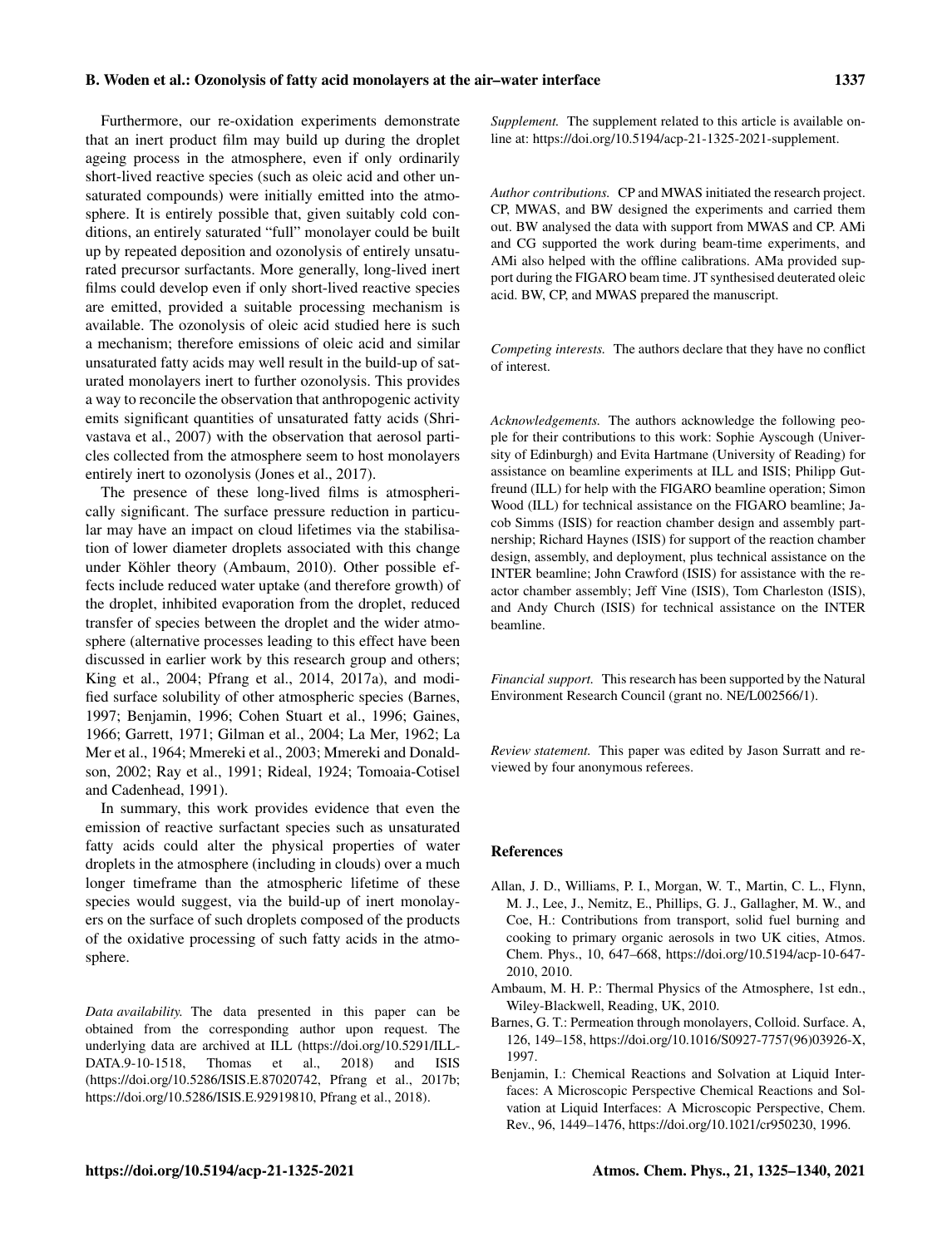- Cantrell, W. and Robinson, C.: Heterogeneous freezing of ammonium sulfate and sodium chloride solutions by long chain alcohols, Geophys. Res. Lett., 33, L07802, https://doi.org[/10.1029/2005gl024945,](https://doi.org/10.1029/2005gl024945) 2006.
- Chen, Y., Zhang, Y., Lambe, A. T., Xu, R., Lei, Z., Olson, N. E., Zhang, Z., Szalkowski, T., Cui, T., Vizuete, W., Gold, A., Turpin, B. J., Ault, A. P., Chan, M. N., and Surratt, J. D.: Heterogeneous Hydroxyl Radical Oxidation of Isoprene-Epoxydiol-Derived Methyltetrol Sulfates: Plausible Formation Mechanisms of Previously Unexplained Organosulfates in Ambient Fine Aerosols, Environ. Sci. Technol. Lett., 7, 460–468, https://doi.org[/10.1021/acs.estlett.0c00276,](https://doi.org/10.1021/acs.estlett.0c00276) 2020.
- Cohen Stuart, M. A., Wegh, R. A. J., Kroon, J. M., and Sudhölter, E. J. R.: Design and Testing of a Low-Cost and Compact Brewster Angle Microscope, Langmuir, 12, 2863–2865, https://doi.org[/10.1021/la9507592,](https://doi.org/10.1021/la9507592) 1996.
- Cosman, L. M., Knopf, D. A., and Bertram, A. K.:  $N_2O_5$  reactive uptake on aqueous sulfuric acid solutions coated with branched and straight-chain insoluble organic surfactants, J. Phys. Chem. A, 112, 2386–2396, https://doi.org[/10.1021/jp710685r,](https://doi.org/10.1021/jp710685r) 2008.
- Daumont, D., Brion, J., Charbonnier, J., and Malicet, J.: Ozone UV spectroscopy I: Absorption cross sections at room temperature, J. Atmos. Chem., 15, 135–155, 1992.
- Donaldson, D. J. and Vaida, V.: The influence of organic films at the air-aqueous boundary on atmospheric processes, Chem. Rev., 106, 1445–1461, https://doi.org[/10.1021/cr040367c,](https://doi.org/10.1021/cr040367c) 2006.
- Ellison, G. B., Tuck, A. F., and Vaida, V.: Atmospheric processing of organic aerosols, J. Geophys. Res., 104, 11633–11641, https://doi.org[/10.1029/1999JD900073,](https://doi.org/10.1029/1999JD900073) 1999.
- Enami, S. and Colussi, A. J.: Efficient scavenging of Criegee intermediates on water by surface-active cis-pinonic acid, Phys. Chem. Chem. Phys., 19, 17044–17051, 2017.
- Fu, P. Q., Kawamura, K., Chen, J., Charrière, B., and Sempéré, R.: Organic molecular composition of marine aerosols over the Arctic Ocean in summer: contributions of primary emission and secondary aerosol formation, Biogeosciences, 10, 653–667, https://doi.org[/10.5194/bg-10-653-2013,](https://doi.org/10.5194/bg-10-653-2013) 2013.
- Gaines, G. L.: Insoluble Monolayers at the Liquid Gas Interface, Interscience Publishers, New York, USA, 1966.
- Gallimore, P. J., Griffiths, P. T., Pope, F. D., Reid, J. P., and Kalberer, M.: Comprehensive modeling study of ozonolysis of oleic acid aerosol based on real-time, online measurements of aerosol composition, J. Geophys. Res.-Atmos., 122, 4364–4377, https://doi.org[/10.1002/2016JD026221,](https://doi.org/10.1002/2016JD026221) 2017.
- Garrett, W. D.: Retardation of Water Drop Evaporation with Monomolecular Surface Films, J. Atmos. Sci., 28, 816–819, https://doi.org[/10.1175/1520-](https://doi.org/10.1175/1520-0469(1971)028<0816:rowdew>2.0.co;2) [0469\(1971\)028<0816:rowdew>2.0.co;2,](https://doi.org/10.1175/1520-0469(1971)028<0816:rowdew>2.0.co;2) 1971.
- Gefard, V., Noziere, B., Fine, L., Ferronato, C., Singh, D. K., Frossard, A. A., Cohen, R. C., Asmi, E., Lihavainen, H., Kivekas", N., Aurela, M., Brus, D., Frka, S., Kusǎn, A. C.: Concentrations and Adsorption Isotherms for Amphiphilic Surfactants in PM1 Aerosols from Different Regions of Europe, Environ. Sci. Technol., 53, 21, 12379–12388, 2019.
- Gill, P. S., Graedel, T. E., and Weschler, C. J.: Organic films on atmospheric aerosol particles, fog droplets, cloud droplets, raindrops, and snowflakes, Rev. Geophys., 21, 903, https://doi.org[/10.1029/RG021i004p00903,](https://doi.org/10.1029/RG021i004p00903) 1983.
- Gilman, J. B., Eliason, T. L., Fast, A., and Vaida, V.: Selectivity and stability of organic films at the airaqueous interface, J. Colloid Interf. Sci., 280, 234–43, https://doi.org[/10.1016/j.jcis.2004.07.019,](https://doi.org/10.1016/j.jcis.2004.07.019) 2004.
- Gross, S., Iannone, R., Xiao, S., and Bertram, A. K.: Reactive uptake studies of  $NO_3$  and  $N_2O_5$  on alkenoic acid, alkanoate, and polyalcohol substrates to probe nighttime aerosol chemistry, Phys. Chem. Chem. Phys., 11, 7792–7803, 2009.
- Grotjahn, R.: General Circulation of the Atmosphere, Mean Characteristics, in: Encyclopedia of Atmospheric Sciences, 2nd edn., edited by: North, G. R., Pyle, J., and Zhang, F., 73–89, Academic Press, Oxford, UK, 2015.
- Hung, H.-M. and Tang, C.-W.: Effects of Temperature and Physical State on Heterogeneous Oxidation of Oleic Acid Droplets with Ozone, J. Phys. Chem. A, 114, 13104–13112, https://doi.org[/10.1021/jp105042w,](https://doi.org/10.1021/jp105042w) 2010.
- Hung, H.-M., Katrib, Y., and Martin, S. T.: Products and mechanisms of the reaction of oleic acid with ozone and nitrate radical, J. Phys. Chem. A., 109, 4517–4530, https://doi.org[/10.1021/jp0500900,](https://doi.org/10.1021/jp0500900) 2005.
- Jones, S. H., King, M. D., Ward, A. D., Rennie, A. R., Jones, A. C., and Arnold, T.: Are organic films from atmospheric aerosol and sea water inert to oxidation by ozone at the air-water interface?, Atmos. Environ., 161, 274–287, https://doi.org[/10.1016/J.ATMOSENV.2017.04.025,](https://doi.org/10.1016/J.ATMOSENV.2017.04.025) 2017.
- King, M. D., Thompson, K. C., and Ward, A. D.: Laser Tweezers Raman Study of Optically Trapped Aerosol Droplets of Seawater and Oleic Acid Reacting with Ozone: Implications for Cloud-Droplet Properties, J. Am. Chem. Soc., 126, 16710– 16711, https://doi.org[/10.1021/ja044717o,](https://doi.org/10.1021/ja044717o) 2004.
- King, M. D., Rennie, A. R., Thompson, K. C., Fisher, F. N., Dong, C. C., Thomas, R. K., Pfrang, C., and Hughes, A. V.: Oxidation of oleic acid at the air-water interface and its potential effects on cloud critical supersaturations., Phys. Chem. Chem. Phys., 11, 7699–7707, https://doi.org[/10.1039/b906517b,](https://doi.org/10.1039/b906517b) 2009.
- Knopf, D. A. and Forrester, S. M.: Freezing of Water and Aqueous NaCl Droplets Coated by Organic Monolayers as a Function of Surfactant Properties and Water Activity, J. Phys. Chem. A, 115, 5579–5591, 2011.
- Knopf, D. A., Anthony, L. M., and Bertram, A. K.: Reactive uptake of  $O_3$  by multicomponent and multiphase mixtures containing oleic acid, J. Phys. Chem. A, 109, 5579–5589, 2005.
- Knopf, D. A., Cosman, L. M., Mousavi, P., Mokamati, S., and Bertram, A. K.: A novel flow reactor for studying reactions on liquid surfaces coated by organic monolayers: Methods, validation, and initial results, J. Phys. Chem. A, 111, 11021–11032, https://doi.org[/10.1021/Jp075724c,](https://doi.org/10.1021/Jp075724c) 2007.
- Knopf, D. A., Alpert, P. A., and Wang, B.: The Role of Organic Aerosol in Atmospheric Ice Nucleation: A Review, ACS Earth Space Chem., 2, 168–202, https://doi.org[/10.1021/acsearthspacechem.7b00120,](https://doi.org/10.1021/acsearthspacechem.7b00120) 2018.
- Koop, T., Kapilashrami, A., Molina, L. T., and Molina, M. J.: Phase transitions of sea-salt/water mixtures at low temperatures: Implications for ozone chemistry in the polar marine boundary layer, J. Geophys. Res., 105, 26393–26402, 2000a.
- Koop, T., Luo, B. P., Tsias, A., and Peter, T.: Water activity as the determinant for homogeneous ice nucleation in aqueous solutions, Nature, 406, 611–614, https://doi.org[/10.1038/35020537,](https://doi.org/10.1038/35020537) 2000b.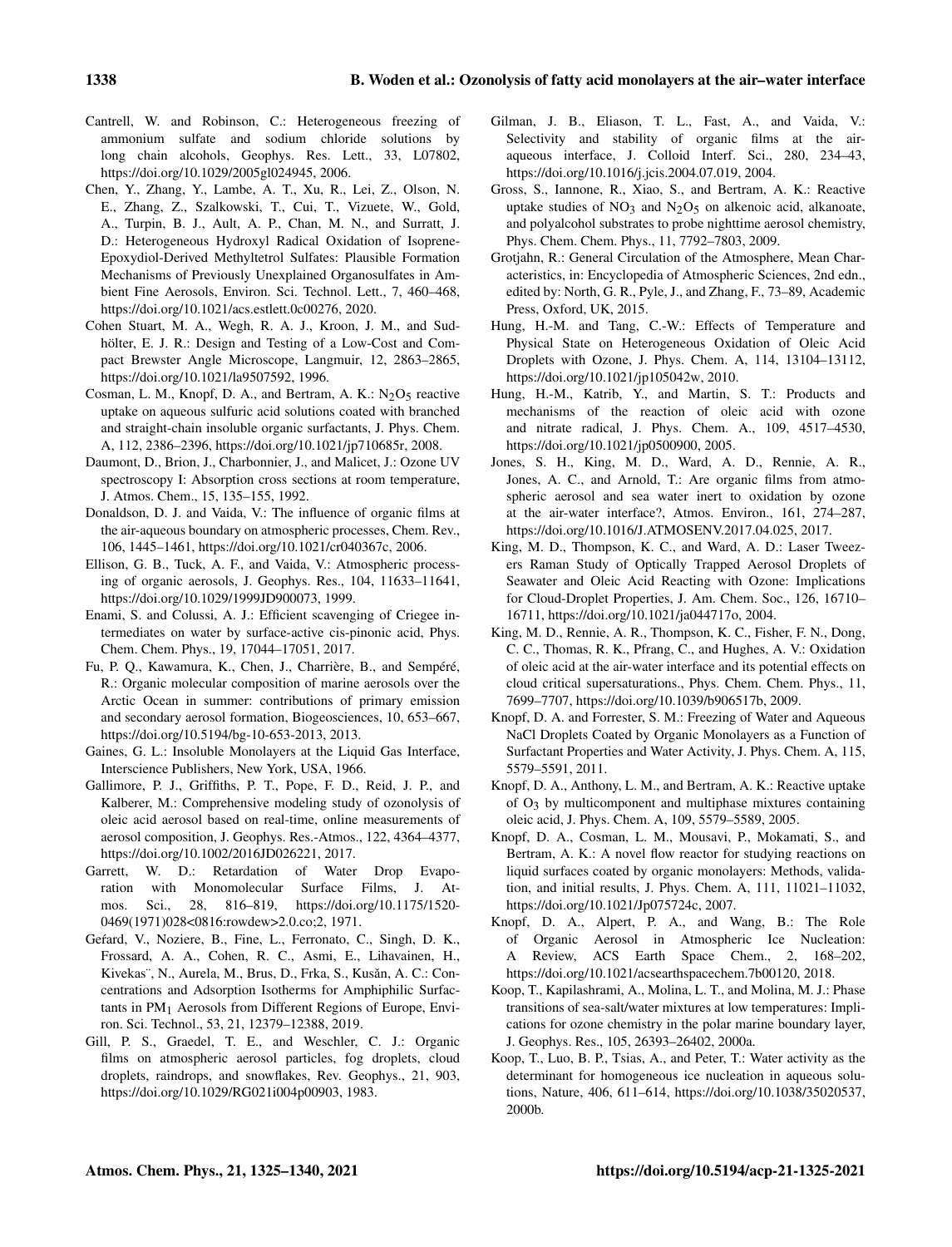## B. Woden et al.: Ozonolysis of fatty acid monolayers at the air–water interface 1339

- Kroflič, A., Frka, S., Simmel, M., Wex, H., and Grgič, I.: Size-Resolved Surface-Active Substances of Atmospheric Aerosol: Reconsideration of the Impact on Cloud Droplet Formation, Environ. Sci. Technol., 52, 9179–9187, 2018.
- La Mer, V. K.: Retardation of Evaporation by Monolayers: Transport Processes, Academic Press Inc., London, UK, 1962.
- La Mer, V. K., Healy, T. W., and Aylmore, L. A. G.: The transport of water through monolayers of long-chain n-paraffinic alcohols, J. Colloid Sci., 19, 673–684, 1964.
- Last, D. J., Nájera, J. J., Wamsley, R., Hilton, G., McGillen, M., Percival, C. J., and Horn, A. B.: Ozonolysis of organic compounds and mixtures in solution. Part I: Oleic, maleic, nonanoic and benzoic acids, Phys. Chem. Chem. Phys., 11, 1427–1440, https://doi.org[/10.1039/b815425b,](https://doi.org/10.1039/b815425b) 2009.
- Li, S., Cheng, S., Du, L., and Wang, W.: Establishing a model organic film of low volatile compound mixture on aqueous aerosol surface, Atmos. Environ., 200, 15–23, https://doi.org[/10.1016/j.atmosenv.2018.11.052,](https://doi.org/10.1016/j.atmosenv.2018.11.052) 2019.
- Lu, J. R., Thomas, R. K., and Penfold, J.: Surfactant layers at the air/water interface: structure and composition, Adv. Colloid Interfac., 84, 143–304, https://doi.org[/10.1016/S0001-](https://doi.org/10.1016/S0001-8686(99)00019-6) [8686\(99\)00019-6,](https://doi.org/10.1016/S0001-8686(99)00019-6) 2000.
- McNeill, V. F., Patterson, J., Wolfe, G. M., and Thornton, J. A.: The effect of varying levels of surfactant on the reactive uptake of N2O5 to aqueous aerosol, Atmos. Chem. Phys., 6, 1635–1644, https://doi.org[/10.5194/acp-6-1635-2006,](https://doi.org/10.5194/acp-6-1635-2006) 2006.
- McNeill, V. F., Wolfe, G. M., and Thornton, J. A.: The Oxidation of Oleate in Submicron Aqueous Salt Aerosols: Evidence of a Surface Process, J. Phys. Chem. A, 111, 1073–1083, https://doi.org[/10.1021/JP066233F,](https://doi.org/10.1021/JP066233F) 2007.
- Mmereki, B. T. and Donaldson, D. J.: Laser induced fluorescence of pyrene at an organic coated air-water interface, Phys. Chem. Chem. Phys., 4, 4186–4191, https://doi.org[/10.1039/b204754c,](https://doi.org/10.1039/b204754c) 2002.
- Mmereki, B. T., Chaudhuri, S. R., and Donaldson, D. J.: Enhanced Uptake of PAHs by Organic-Coated Aqueous Surfaces, J. Phys. Chem. A, 107, 2264–2269, https://doi.org[/10.1021/jp027361g,](https://doi.org/10.1021/jp027361g) 2003.
- Moise, T. and Rudich, Y.: Reactive Uptake of Ozone by Aerosol-Associated Unsaturated Fatty Acids: Kinetics, Mechanism, and Products, J. Phys. Chem. A, 106, 6469–6476, https://doi.org[/10.1021/jp025597e,](https://doi.org/10.1021/jp025597e) 2002.
- Nelson, A.: Co-refinement of multiple-contrast neutron/X-ray reflectivity data using MOTOFIT, J. Appl. Crystallogr., 39, 273– 276, https://doi.org[/10.1107/S0021889806005073,](https://doi.org/10.1107/S0021889806005073) 2006.
- Nozière, B., Baduel, C., and Jaffrezo, J.-L.: The dynamic surface tension of atmospheric aerosol surfactants reveals new aspects of cloud activation, Nat. Commun., 5, 3335, https://doi.org[/10.1038/ncomms4335,](https://doi.org/10.1038/ncomms4335) 2014.
- O'Neil, M. J. (Ed.): The Merck Index An Encyclopedia of Chemicals, Drugs, and Biologicals, Merck and Co., Inc., Whitehouse Station, NJ, USA, p. 153, 2006.
- Ovadnevaite, J., Zuend, A., Laaksonen, A., Sanchez, K. J., Roberts, G., Ceburnis, D., Decesari, S., Rinaldi, M., Hodas, N., Facchini, M. C., Seinfeld, J. H., and O'Dowd, C.: Surface tension prevails over solute effect in organic-influenced cloud droplet activation, Nature, 546, 637–641, 2017.
- Pfrang, C., Shiraiwa, M., and Pöschl, U.: Chemical ageing and transformation of diffusivity in semi-solid multi-component or-

ganic aerosol particles, Atmos. Chem. Phys., 11, 7343–7354, https://doi.org[/10.5194/acp-11-7343-2011,](https://doi.org/10.5194/acp-11-7343-2011) 2011.

- Pfrang, C., Sebastiani, F., Lucas, C. O. M., King, M. D., Hoare, I. D., Chang, D., and Campbell, R. A.: Ozonolysis of methyl oleate monolayers at the air–water interface: oxidation kinetics, reaction products and atmospheric implications, Phys. Chem. Chem. Phys., 16, 13220–13228, https://doi.org[/10.1039/c4cp00775a,](https://doi.org/10.1039/c4cp00775a) 2014.
- Pfrang, C., Rastogi, K., Cabrera-Martinez, E. R., Seddon, A. M., Dicko, C., Labrador, A., Plivelic, T. S., Cowieson, N., and Squires, A. M.: Complex three-dimensional self-assembly in proxies for atmospheric aerosols, Nat. Commun., 8, 1724, https://doi.org[/10.1038/s41467-017-01918-1,](https://doi.org/10.1038/s41467-017-01918-1) 2017a.
- Pfrang, C., Woden, B., Skoda, M., and Gubb, C.: More than the sum – oxidation behaviour of mixed fatty acid monolayers, STFC ISIS Neutron and Muon Source, https://doi.org[/10.5286/ISIS.E.87020742,](https://doi.org/10.5286/ISIS.E.87020742) 2017b.
- Pfrang, C., Skoda, M., Woden, B., and Hartmane, E.: Closer to Reality: Studies of Mixed Organic Monolayer Ozonolysis at Atmospherically Relevant Temperature and Salinity Conditions, STFC ISIS Neutron and Muon Source, https://doi.org[/10.5286/ISIS.E.92919810,](https://doi.org/10.5286/ISIS.E.92919810) 2018.
- Ray, A. K., Devakottai, B., Souyri, A., and Huckaby, J. L.: Evaporation characteristics of droplets coated with immiscible layers of nonvolatile liquids, Langmuir, 7, 525–531, https://doi.org[/10.1021/la00051a019,](https://doi.org/10.1021/la00051a019) 1991.
- Rideal, E. K.: On the Influence of Thin Surface Films on the Evaporation of Water, J. Phys. Chem., 29, 1585–1588, https://doi.org[/10.1021/j150258a011,](https://doi.org/10.1021/j150258a011) 1924.
- Rudich, Y.: Laboratory perspectives on the chemical transformations of organic matter in atmospheric particles, Chem. Rev., 103, 5097–5124, 2003.
- Ruehl, C. R., Davies, J. F., and Wilson, K. R.: An interfacial mechanism for cloud droplet formation on organic aerosols, Science, 351, 1447–1450, 2016.
- Sareen, N., Schwier, A. N., Lathem, T. L., Nenes, A., and McNeill, V. F.: Surfactants from the gas phase may promote cloud droplet formation, P. Natl. Acad. Sci. USA, 110, 2723–2728, 2013.
- Sebastiani, F., Campbell, R. A., and Pfrang, C.: Complementarity of neutron reflectometry and ellipsometry for the study of atmospheric reactions at the air–water interface, RSC Adv., 5, 107105–107111, https://doi.org[/10.1039/C5RA22725A,](https://doi.org/10.1039/C5RA22725A) 2015.
- Sebastiani, F., Campbell, R. A., Rastogi, K., and Pfrang, C.: Nighttime oxidation of surfactants at the air–water interface: effects of chain length, head group and saturation, Atmos. Chem. Phys., 18, 3249–3268, https://doi.org[/10.5194/acp-18-3249-2018,](https://doi.org/10.5194/acp-18-3249-2018) 2018.
- Shrivastava, M. K., Subramanian, R., Rogge, W. F., and Robinson, A. L.: Sources of organic aerosol: Positive matrix factorization of molecular marker data and comparison of results from different source apportionment models, Atmos. Environ., 41, 9353–9369, https://doi.org[/10.1016/j.atmosenv.2007.09.016,](https://doi.org/10.1016/j.atmosenv.2007.09.016) 2007.
- Skoda, M. W. A., Thomas, B., Hagreen, M., Sebastiani, F., and Pfrang, C.: Simultaneous neutron reflectometry and infrared reflection absorption spectroscopy (IRRAS) study of mixed monolayer reactions at the air-water interface, RSC Adv., 7, 34208– 34214, https://doi.org[/10.1039/C7RA04900E,](https://doi.org/10.1039/C7RA04900E) 2017.
- Smith, G. D., Woods, E., DeForest, C. L., Baer, T., and Miller, R. E.: Reactive uptake of ozone by oleic acid aerosol particles: Application of single-particle mass spectrometry to hetero-